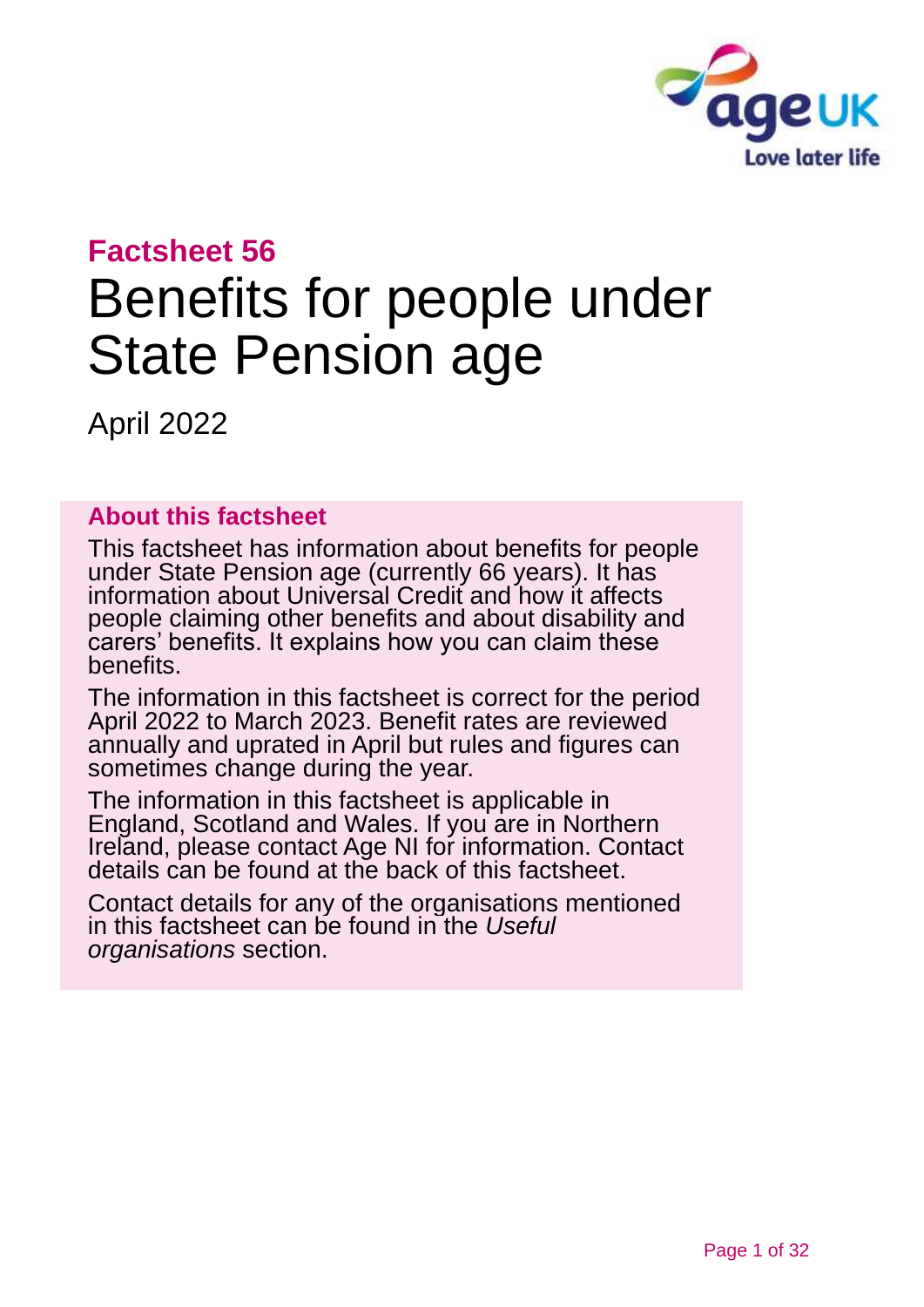# **Contents**

| <b>Different types of benefits</b><br>1                    | 4               |
|------------------------------------------------------------|-----------------|
| 2 Means-tested benefits                                    | 4               |
| 2.1 Universal Credit                                       | 5               |
| 2.1.1 Basic requirements                                   | 5               |
| 2.2 Transferring to UC from other benefits                 | 6               |
| 2.2.1 You or your partner reach State Pension<br>age (SPA) | 6               |
| 2.2.2 Change of circumstances or 'natural migration'       | 8               |
| 2.2.3 Managed migration                                    | 8               |
| 2.2.4 How to claim                                         | 9               |
| 2.3 Income-based Jobseeker's Allowance                     | 10              |
| 2.4 Income-related Employment and Support<br>Allowance     | 12 <sub>2</sub> |
| 2.4.1 Work Capability Assessment                           | 12 <sup>2</sup> |
| 2.5 Income Support                                         | 13              |
| 2.6 Housing Benefit                                        | 14              |
| 2.6.1 Discretionary Housing Payments                       | 14              |
| 2.7 Council Tax Support                                    | 15 <sub>1</sub> |
| 2.8 Tax Credits                                            | 16              |
| 2.9 Benefit cap                                            | 17              |
| 3 National Insurance benefits                              | 18              |
| 3.1 'New style' Jobseeker's Allowance                      | 19              |
| 3.2 'New style' Employment and Support Allowance           | 19              |
| 3.3 Bereavement benefits                                   | 20              |
| 3.4 Incapacity Benefit and Severe Disablement<br>Allowance | 21              |
| 3.5 Statutory Sick Pay                                     | 21              |
| 4 Other benefits                                           | 22              |
| 4.1 Carer's Allowance                                      | 22              |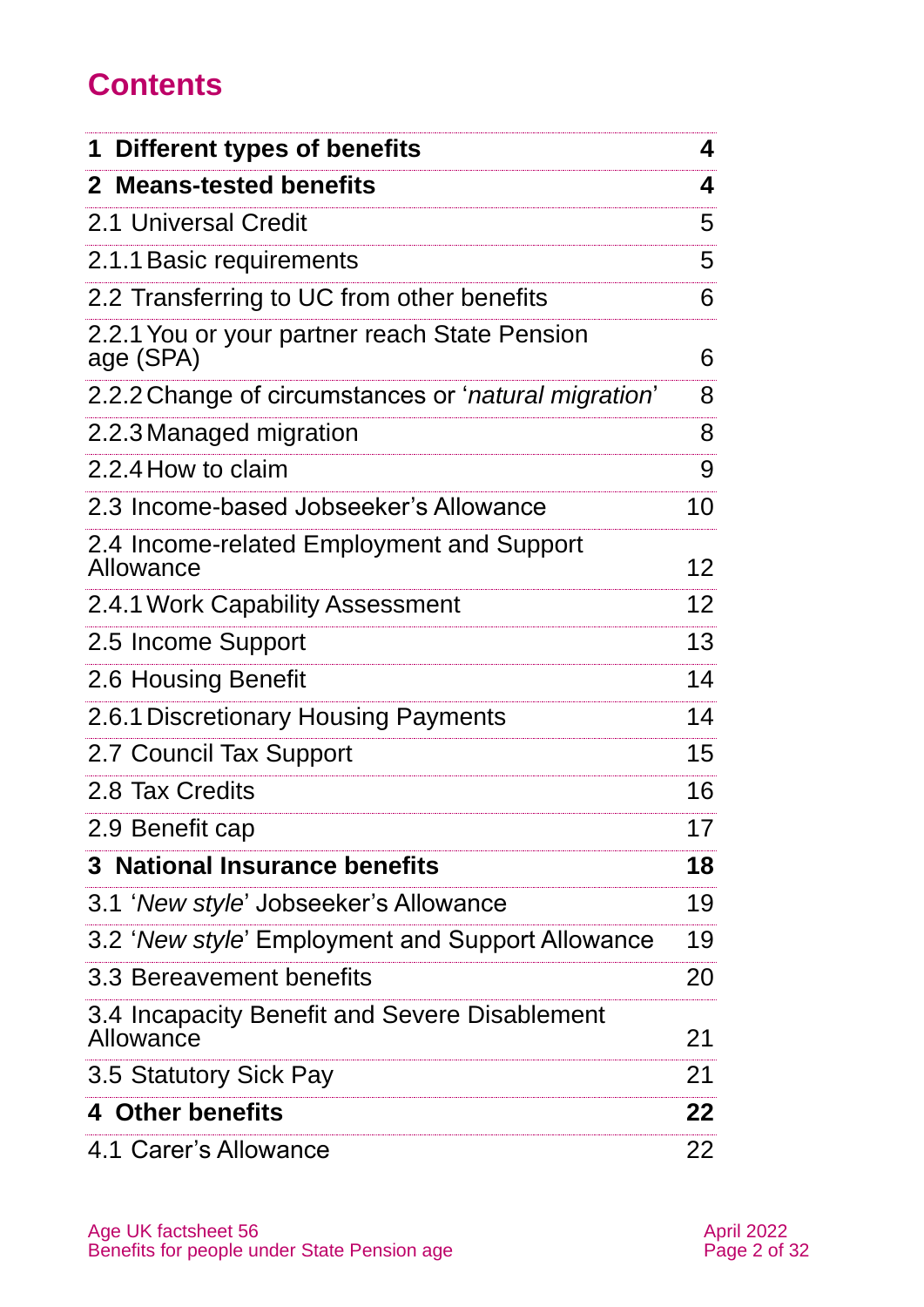| 4.2 Disability benefits                                                  | 22 |
|--------------------------------------------------------------------------|----|
| 4.3 Industrial Injuries Disablement Benefit                              | 23 |
| 4.4 War pensions                                                         | 24 |
| 4.5 Healthcare costs                                                     | 24 |
| 5 Social Fund, Advances of Benefit and Local<br><b>Welfare Provision</b> | 24 |
| 6 Back to work benefits                                                  | 25 |
| 7 Where to apply for benefits                                            | 25 |
| 8 Challenging a decision                                                 | 26 |
| 9 DWP Guidance                                                           | 26 |
| Useful organisations                                                     | 28 |
| Age UK                                                                   | 31 |
| Support our work                                                         | 31 |

## **Glossary**

| <b>CA - Carer's Allowance</b>       | HB – Housing Benefit<br>JSA – Jobseeker's Allowance |
|-------------------------------------|-----------------------------------------------------|
| CTS - Council Tax Support           |                                                     |
| DHP - Discretionary Housing         | NIC - National Insurance                            |
| Payment                             | Contributions                                       |
| DLA - Disability Living             | <b>PC</b> – Pension Credit                          |
| Allowance                           | PIP - Personal Independence                         |
| DWP – Department for Work           | Payment                                             |
| and Pensions                        | SSP – Statutory Sick Pay                            |
| EEA – European Economic Area        | UC - Universal Credit                               |
| <b>ESA</b> – Employment and Support | <b>WCA – Work Capability</b>                        |
| Allowance                           | <b>Assessment</b>                                   |
| HMRC - HM Revenue and               |                                                     |
| Customs                             |                                                     |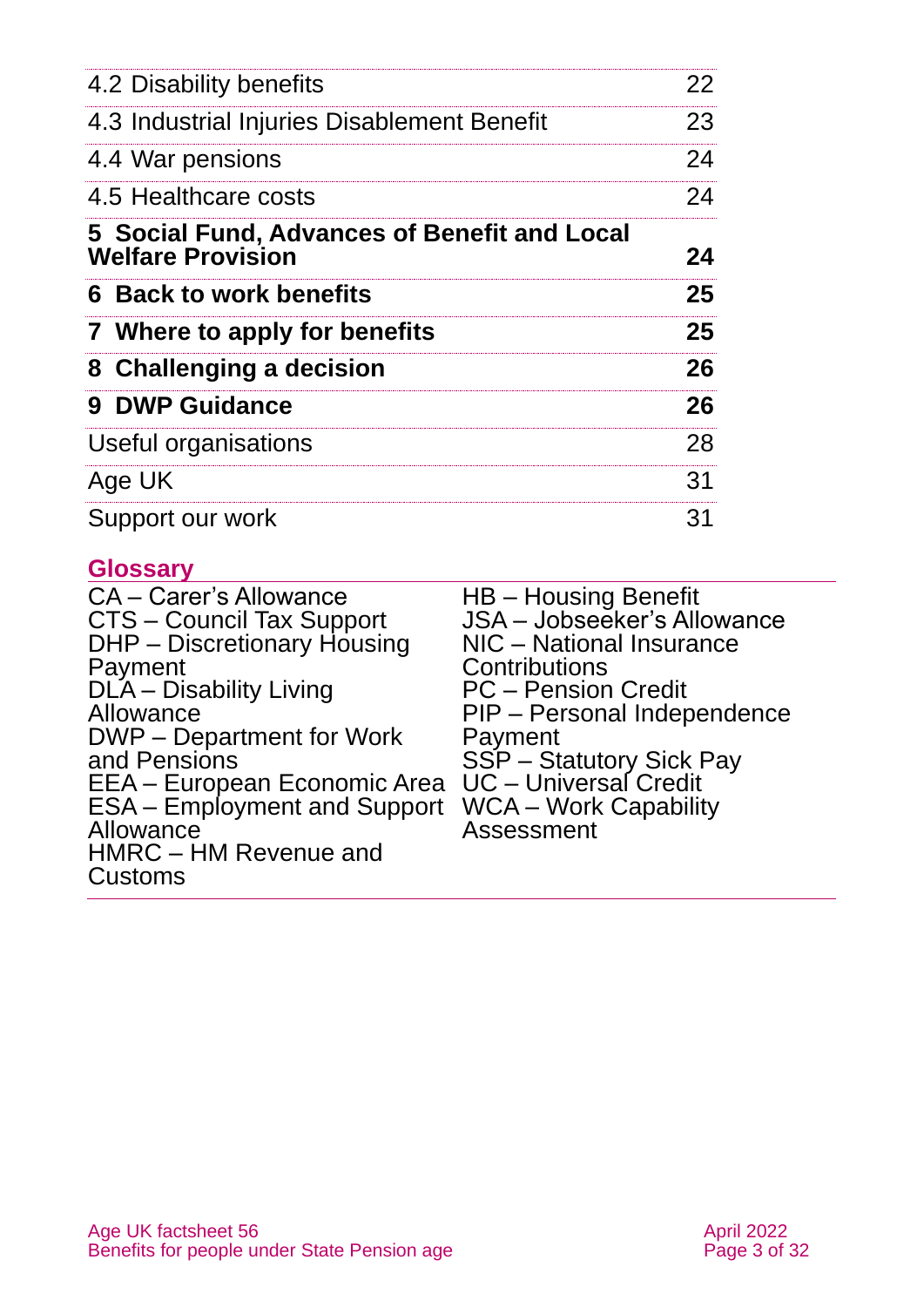# <span id="page-3-0"></span>**1 Different types of benefits**

There are different benefits that working age people can claim depending on their circumstances. We use the term '*working age'* in this factsheet to describe anyone who is below State Pension age. You can find the date you reach State Pension age by going to *[www.gov.uk/state-pension-age](http://www.gov.uk/state-pension-age)* or for more information, see section 2 of factsheet 19, *[State Pension](https://www.ageuk.org.uk/globalassets/age-uk/documents/factsheets/fs19_state_pension_fcs.pdf)*.

Some benefits are not dependent on income or savings and you claim them as an individual, even if you have a partner. Some benefits depend on your National Insurance record and are called '*contribution-based*' benefits. Entitlement is not affected by the circumstances of your partner if you have one, nor is it usually affected by any income or capital you have.

Other benefits are '*means-tested*'. You must normally claim these as a couple if you have a partner living with you. A partner is your spouse, civil partner, or someone you live with as though you were married or in a civil partnership. Your combined income and capital are added together and taken into account to work out if you are entitled.

You can get an estimated benefit entitlement with the Age UK benefit calculator at *[www.ageuk.org.uk/benefits-check](http://www.ageuk.org.uk/benefits-check)*

# <span id="page-3-1"></span>**2 Means-tested benefits**

Means-tested benefits include Universal Credit, Jobseeker's Allowance, Employment and Support Allowance, Income Support and Housing Benefit. Entitlement to these benefits is determined by your income and capital (such as savings). If you are in a couple, it is usually your joint resources that are assessed. The benefit cap applies to all benefits in this section and limits the overall amount of benefits you can be paid.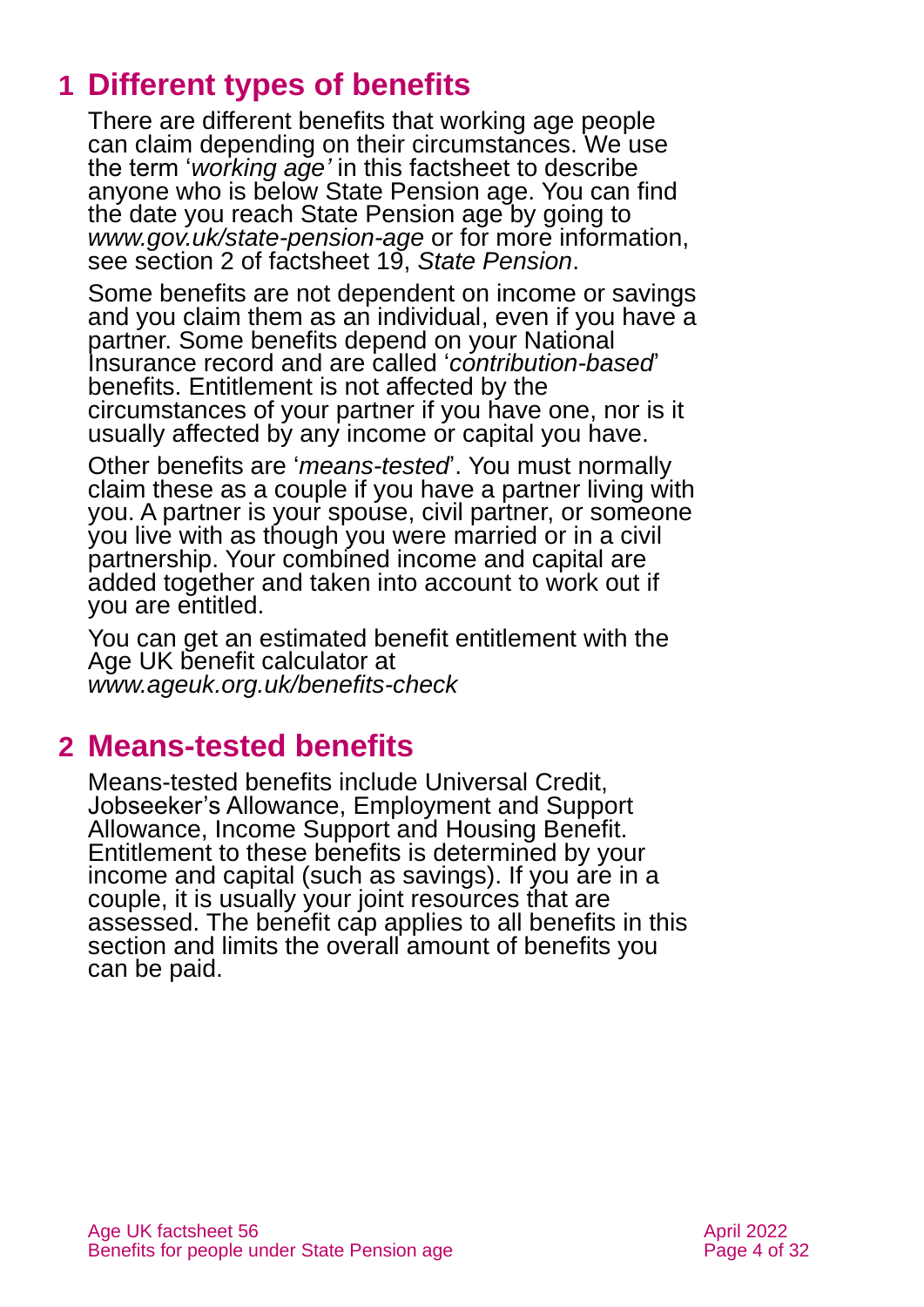## **2.1 Universal Credit**

Universal Credit (UC) is a non-taxable benefit to cover basic living expenses. There are additional amounts for carers and people unable to work due to sickness or disability. UC can help with housing costs such as rent and service charges, as well as childcare costs if you work. UC replaces six *'legacy benefits'* paid to workingage people, in or out of work:

- ⚫ income-based Jobseeker's Allowance (IB-JSA)
- ⚫ income-related Employment and Support Allowance (IR-ESA)
- Income Support (IS)
- ⚫ Housing Benefit (HB)
- ⚫ Child Tax Credit (CTC) and Working Tax Credit (WTC) ('*Tax Credits*')

You can generally no longer make new claims for legacy benefits and you must claim UC instead. Some exceptions are listed in the relevant benefit sections below.

If you currently claim a legacy benefit, you may be required to claim UC instead if you reach State Pension age, have a relevant change of circumstance, or are invited to claim UC under *'managed migration'* between now and 2024, whichever comes first. See [section 2.2](#page-5-0) for more information.

## **2.1.1 Basic requirements**

To claim UC, you must:

- ⚫ be 18 or over
- be under State Pension age (if you are a mixed age couple where only one of you is over this age, see next section)
- ⚫ have a low income and capital of £16,000 or less
- ⚫ be present, *'habitually resident'* and not subject to immigration control (if you are an EEA citizen, see [section 9\)](#page-25-1)
- ⚫ not be in education
- ⚫ accept a Claimant Commitment.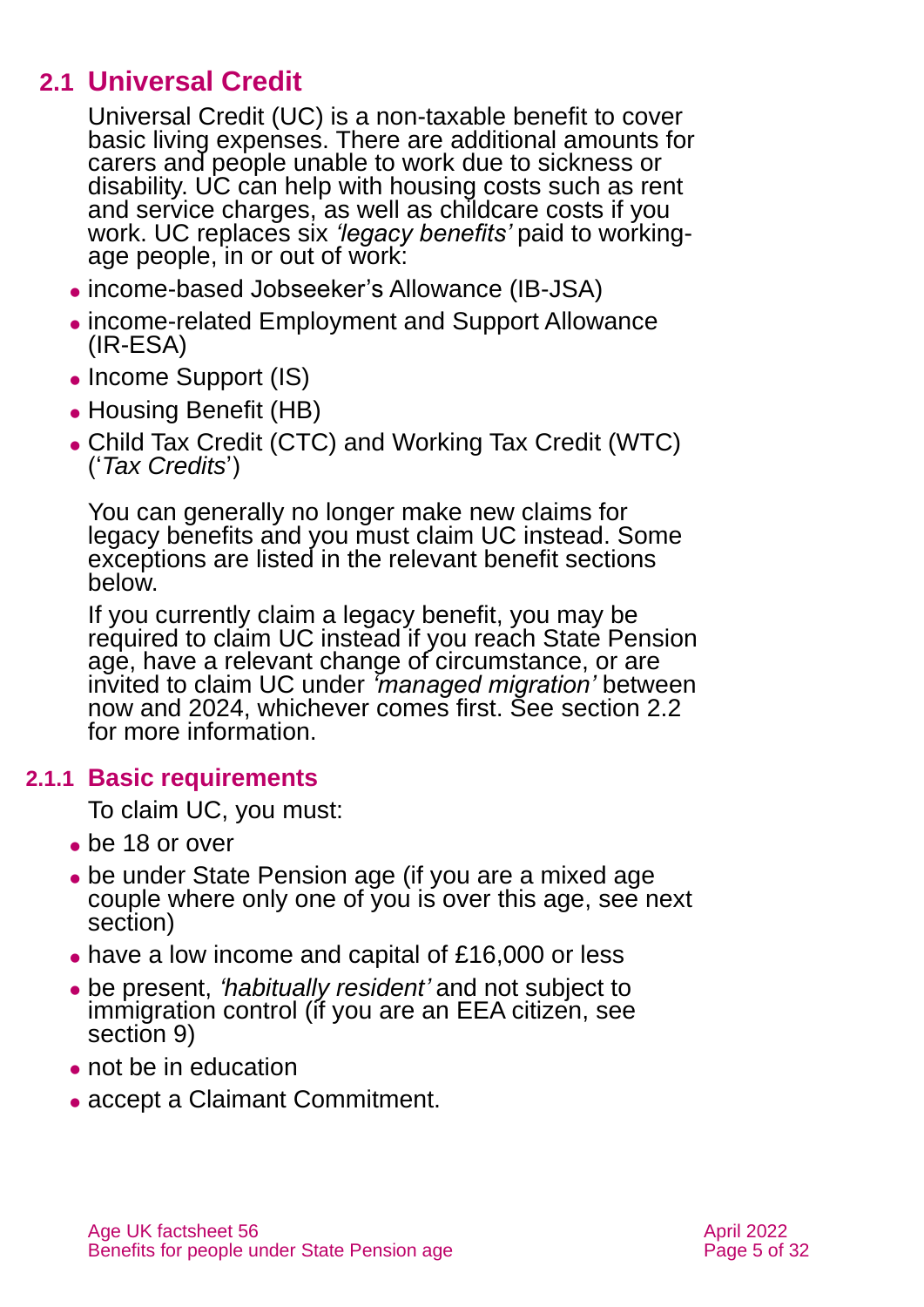#### **Mixed age couples**

A mixed age couple is where one person is over State Pension age and the other person is under. Since May 2019, such couples making a new claim for benefit must claim UC rather than Pension Credit (PC), until both members of the couple reach State Pension age.

Existing mixed age PC claimants can stay on PC provided there is no break in the claim. If there is a break in your PC claim, or you expect one to happen, seek specialist advice to determine your options.

<span id="page-5-0"></span>For information about PC, see [factsheet 48,](https://www.ageuk.org.uk/globalassets/age-uk/documents/factsheets/fs48_pension_credit_fcs.pdf) *Pension [Credit](https://www.ageuk.org.uk/globalassets/age-uk/documents/factsheets/fs48_pension_credit_fcs.pdf)*.

## **2.2 Transferring to UC from other benefits**

If you currently claim a legacy benefit, you remain entitled until your claim terminates. This can happen in one of three ways:

## **2.2.1 You or your partner reach State Pension age (SPA)**

If you are single and claiming IB-JSA, IR-ESA, IS and/or working age HB, these awards terminate when you reach SPA. You can claim PC and pension age HB instead, see factsheet 48, *[Pension Credit](https://www.ageuk.org.uk/globalassets/age-uk/documents/factsheets/fs48_pension_credit_fcs.pdf)* and factsheet 17, *[Housing Benefit](https://www.ageuk.org.uk/globalassets/age-uk/documents/factsheets/fs17_housing_benefit_fcs.pdf)*.

If you are a mixed age couple claiming PC and/or pension age HB, you can stay on these benefits provided there is no break in the claim, see '*Mixed age couples'* above.

If you are a couple and claiming IB-JSA, IR-ESA, IS and/or working age HB, these may terminate when one of you reaches SPA depending on your circumstances:

#### **Claiming working age HB only**

Couples under SPA claiming working age HB become a mixed age couple when one partner reaches SPA. The HB award terminates and you can claim UC instead.

## **Claiming IB-JSA, IR-ESA, IS and working age HB**

Where the older partner is the lead claimant and they reach SPA, these benefits terminate and you can claim UC instead.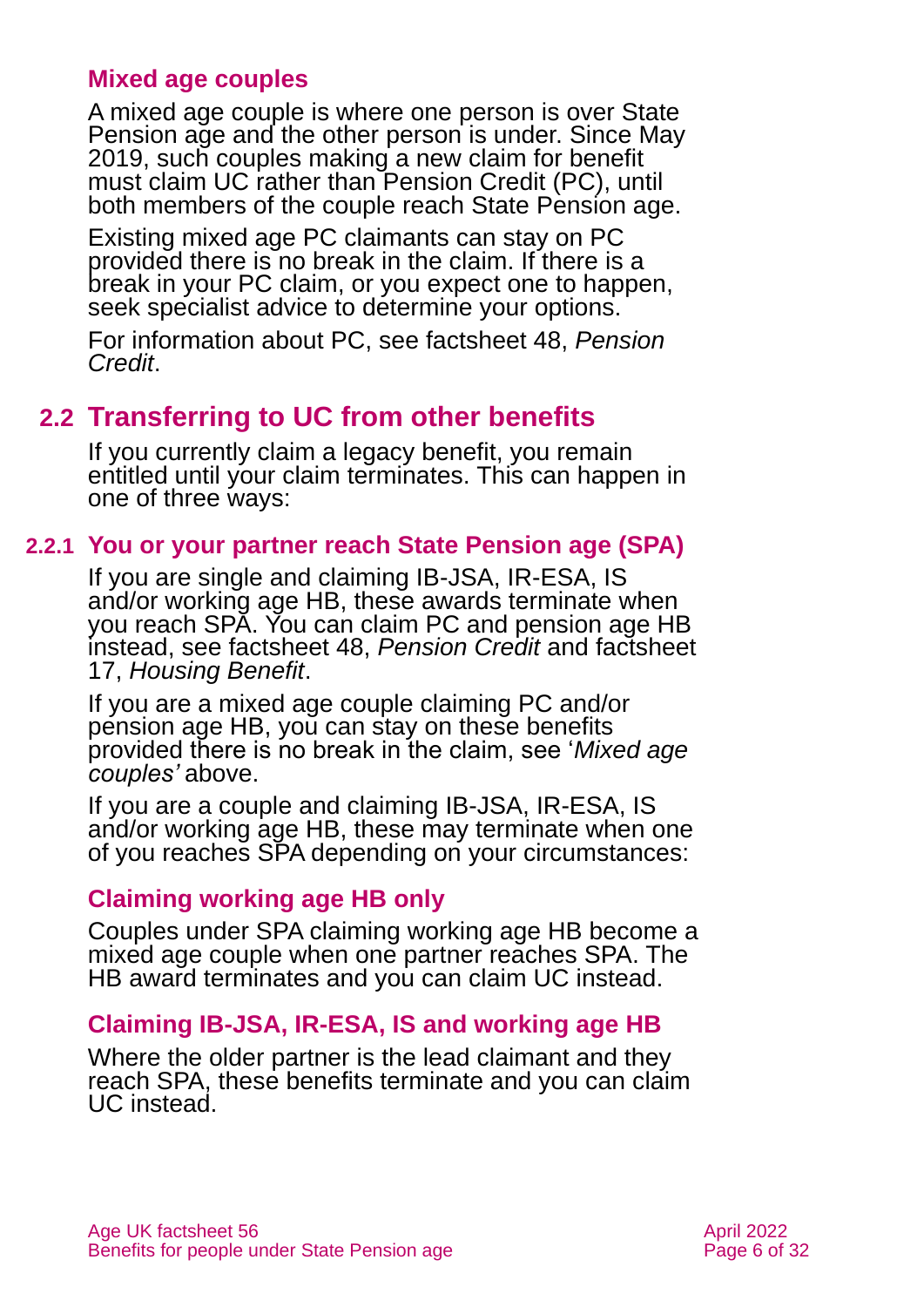#### **Example**

Susan and Sean receive IR-ESA and working age HB. Susan is the older member of the couple and is the lead claimant. The DWP write to them to advise that their existing claims will cease when Susan reaches SPA and that they should claim UC.

Where the younger partner is the lead claimant, these awards continue when the older partner reaches SPA until there is a relevant change of circumstance which terminates your entitlement (see next two sections about other ways of transferring to UC).

#### **Example**

Nadia and Anthony receive IB-JSA and working age HB. Anthony is the younger member of the couple and is the lead claimant. When Nadia reaches SPA, these awards continue in payment until Anthony reaches SPA or they have another change of circumstance which terminates their entitlement.

## **Making a UC claim in these circumstances**

If you need to claim UC based on the above, you should do this before your existing benefits terminate (for example, before reaching SPA). If so, you continue to receive these benefits for the first two weeks of your UC claim. These '*run-on*' payments are not recoverable and do not affect the amount of UC you are entitled to.

For IR-ESA claimants already assessed as having limited capability for work (LCW) or limited capability for work-related activity (LCWRA), making a UC claim before the ESA award terminates means these components are included in your UC award from the outset.

This means you do not need to undergo another Work Capability Assessment (see [section 2.4.1\)](#page-11-0) or serve a 13-week assessment phase. You may need to supply a new medical certificate regardless.

For more information about making a UC claim, see [section 2.2.4.](#page-8-0)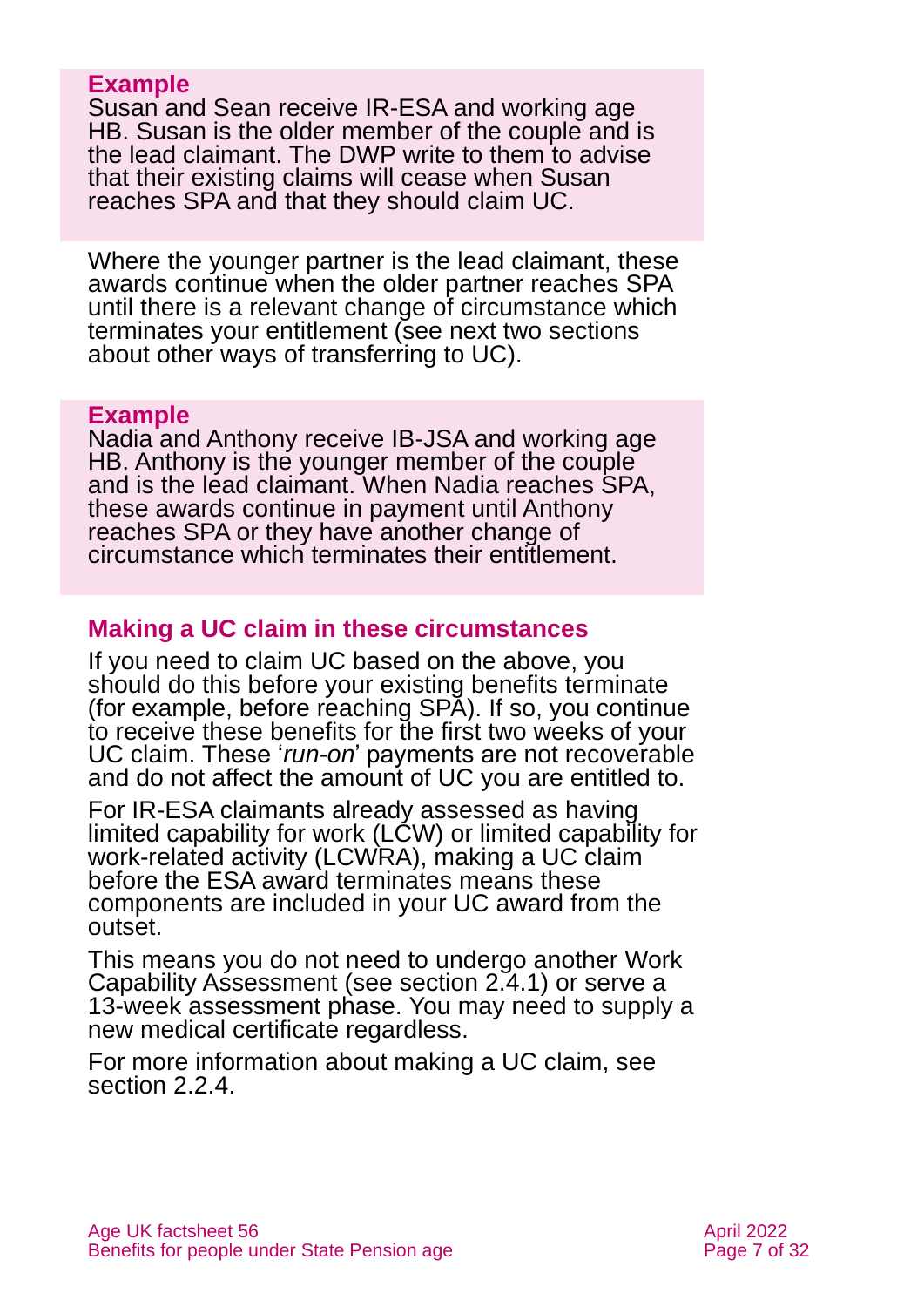## **2.2.2 Change of circumstances or '***natural migration***'**

<span id="page-7-0"></span>If you have a change of circumstance which prior to UC would have meant claiming another legacy benefit, you may have to claim UC instead under '*natural migration*' which terminates existing awards of legacy benefits.

Examples include if you are claiming:

- ⚫ IB-JSA, IR-ESA, IS, HB, or WTC and you move into or out of work
- ⚫ IB-JSA and you become sick, or IR-ESA and you are no longer sick
- HB and you move to new rented accommodation in a different local authority area.

If this applies to you, see '*Making a UC claim in these circumstances*' above.

If you have a change of circumstance which does not require making a new claim, you remain entitled to the legacy benefit. Examples include if you claim:

- a legacy benefit and become entitled to another premium or allowance
- a disability benefit like Personal Independence Payment (Adult Disability Payment in Scotland) or Carer's Allowance
- ⚫ one of the Tax Credits and you subsequently qualify for the other
- HB and move to new rented accommodation within the same local authority area.

There is no '*transitional protection*' if you move to UC due to a change of circumstance, which can mean a reduction in the total amount of benefit you receive. If this applies to you, seek specialist advice to consider your options.

#### **2.2.3 Managed migration**

If you do not transfer to UC due to a change of circumstance, you will be part of the '*managed migration'* process between now and 2024. You will receive a letter inviting you to claim UC by a specific deadline of at least three months. If you fail to make a claim before the deadline, any legacy benefit you receive will stop.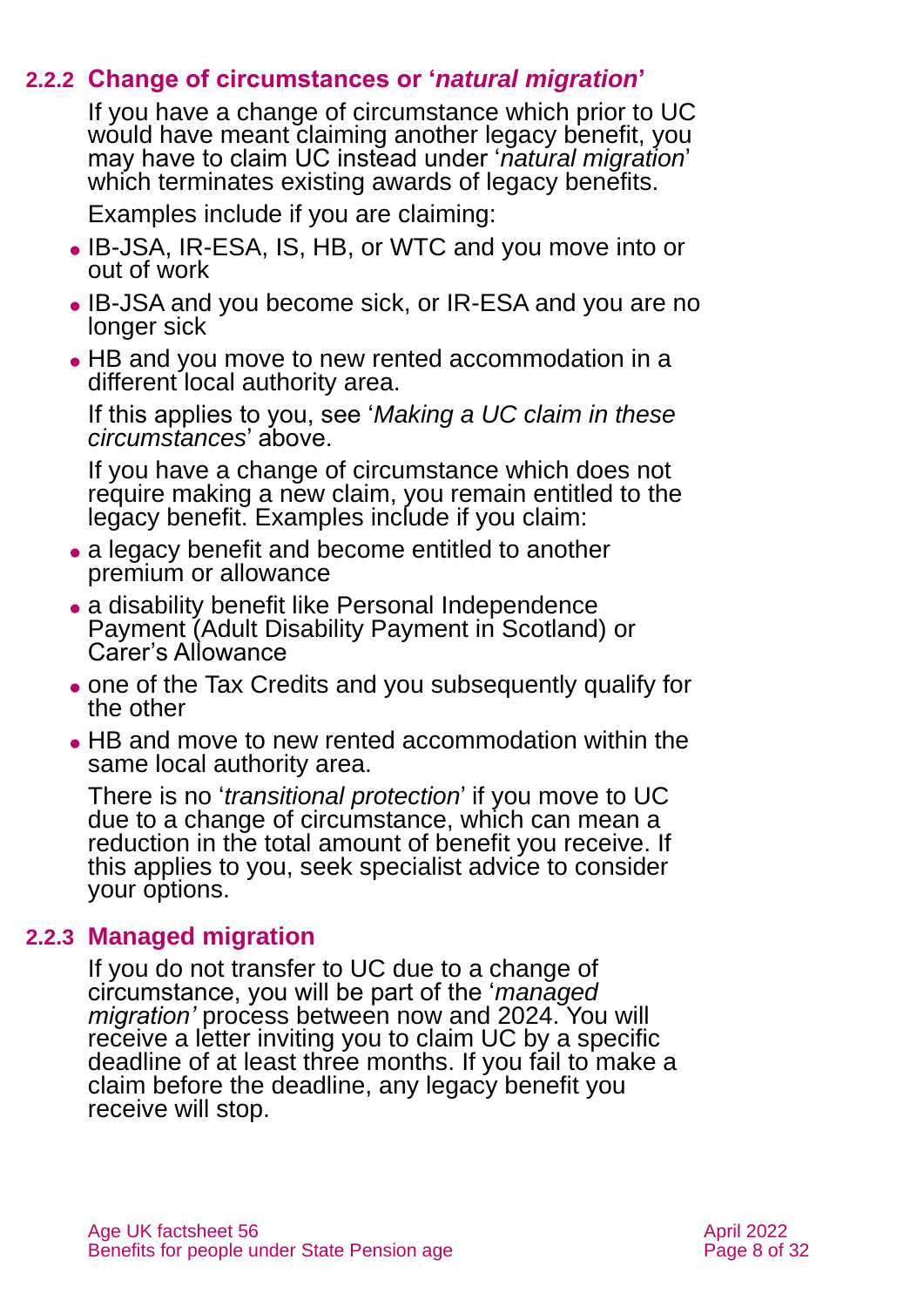If the amount of UC you are entitled to is lower than the amount you received with legacy benefits, you are paid transitional protection to top up your UC award until this catches up to that amount, or you have a relevant change of circumstance (such as earnings changing significantly for three months or more, or you stop claiming UC).

#### **'Move to UC' campaign**

The DWP may contact you about making a voluntary UC claim if they think you will be better off, although you can refuse to do so. Seek advice to check if you would be better off on UC as there is no transitional protection as under managed migration.

#### **2.2.4 How to claim**

<span id="page-8-0"></span>UC is designed to be claimed online, although there is provision to make a claim by telephone or face to face. Apply online at [www.gov.uk/apply-universal-credit](http://www.gov.uk/apply-universal-credit) There is a helpline for applications to allow you to ask questions. You can call for free on 0800 328 5644.

You must provide all necessary information and evidence to show you meet the basic eligibility criteria for UC. Failure to do so can lead to your application being turned down. If one partner is unable to claim (e.g. due to illness), the other partner can be allowed to claim for both of you.

Before making a claim, make sure you have details of your National Insurance number, bank account, and, if applicable, details about your partner and any dependents. You need a unique email address, as does your partner if you have one. If you have a partner, you both need to create an online account and link them together with a special code.

When an online claim is made, an online account is created with a username and password that should only be known by you. This is because the account holds a great deal of personal information such as your National Insurance number and bank account details.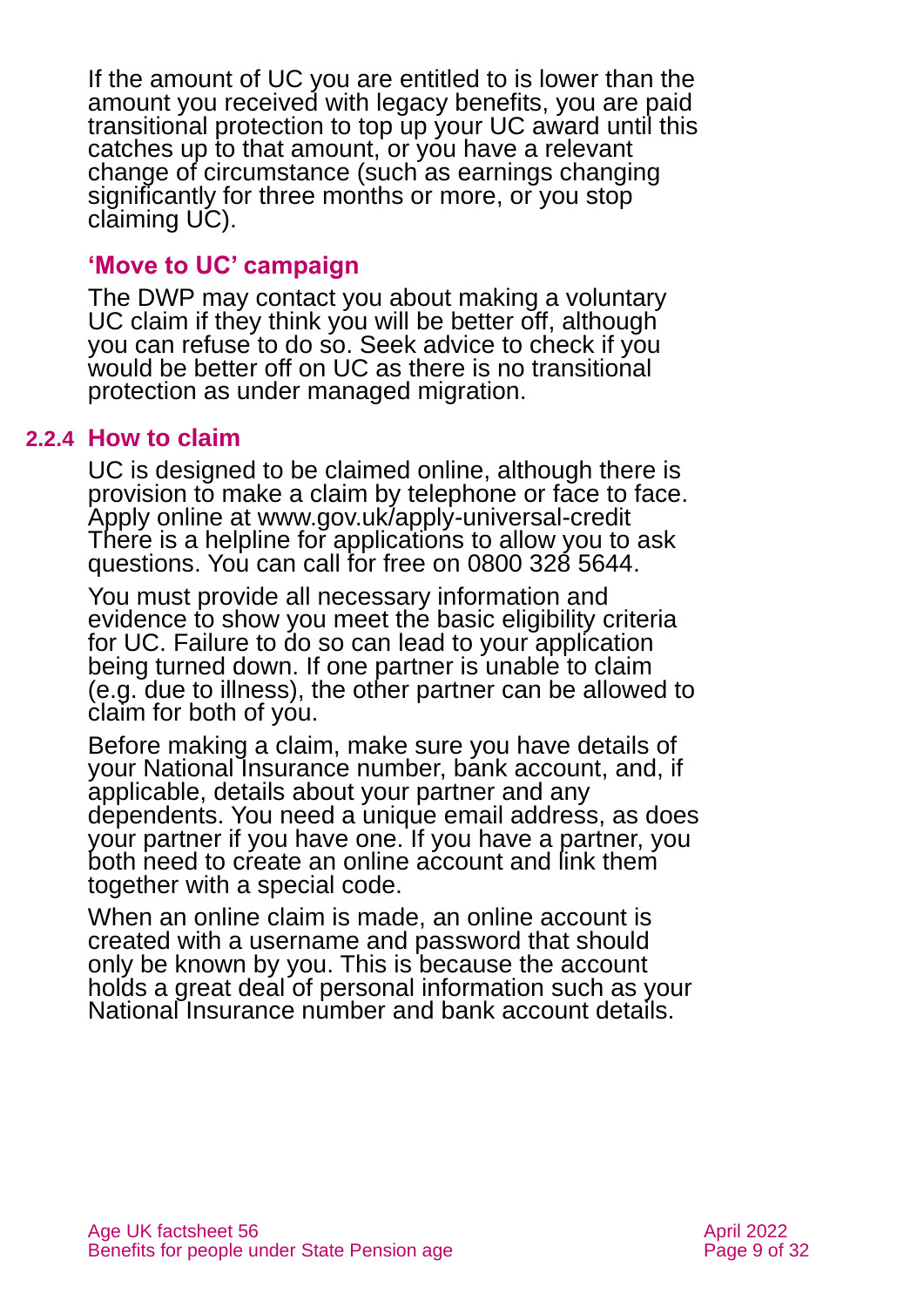After a claim is made, you must attend a local Jobcentre Plus for an interview with a work coach. After you apply, it is at least five weeks before you receive your first payment. You can ask for an advance payment if this will cause you difficulties budgeting. This must be paid back from subsequent payments. You can request for your claim to be backdated for up to one month if you could not reasonably have claimed earlier.

If there is a shortfall between your rent and the amount of UC you receive for housing costs, you can apply to your local authority for a Discretionary Housing Payment (DHP). See [section 2.6.1](#page-13-0) for more information.

## **Help to claim**

If you need assistance to claim UC, contact the Citizens Advice Help to Claim service. They help with the early stages of making a new claim, see *[www.citizensadvice.org.uk/about-us/contact-us/contact](http://www.citizensadvice.org.uk/about-us/contact-us/contact-us/help-to-claim/)[us/help-to-claim](http://www.citizensadvice.org.uk/about-us/contact-us/contact-us/help-to-claim/)*

Contact an adviser through their free Help to Claim phone service.

- ⚫ England: 0800 144 8 444
- Scotland: 0800 023 2581
- ⚫ Wales: 08000 241 220

Advisers are available 8am to 6pm, Monday to Friday.

Call the Wales number if you'd like to speak to a Welsh language adviser.

For more information on UC, see factsheet 92, *[Universal Credit](https://www.ageuk.org.uk/globalassets/age-uk/documents/factsheets/fs92_universal_credit_fcs.pdf)*.

## **2.3 Income-based Jobseeker's Allowance**

No new IB-JSA claims are possible due to the introduction of UC. However, you may be able to claim '*new style*' JSA if you satisfy the National Insurance Contribution conditions [\(see section](#page-18-0) 3.1).

If you currently claim IB-JSA, you will eventually be transferred onto UC as set out in [section](#page-7-0) 2.2.2.

Until that happens, you remain entitled to IB-JSA for as long as you satisfy the basic conditions:

• under State Pension age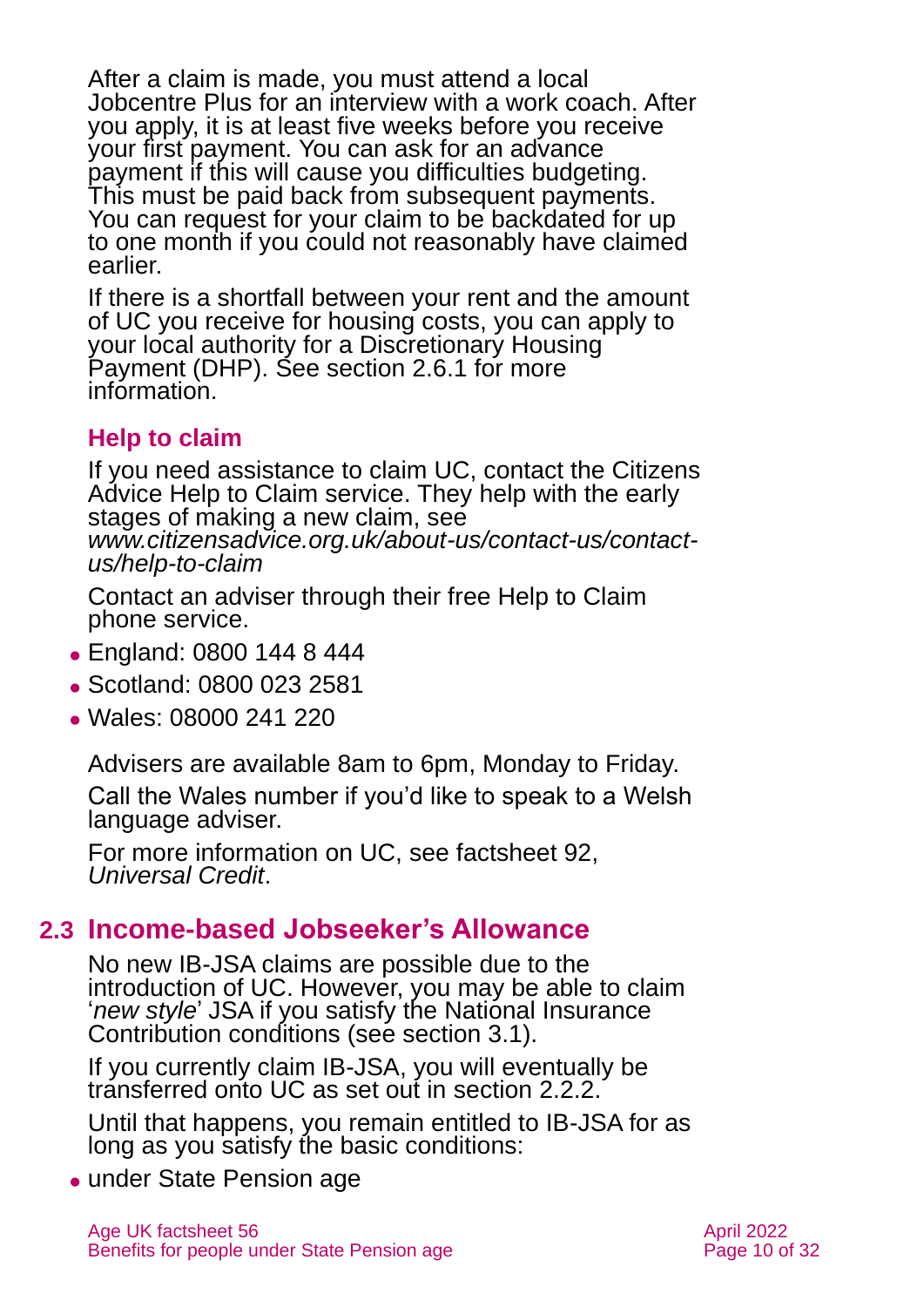- unemployed or working less than 16 hours a week
- ⚫ available for, and actively seeking, work, and have a Jobseeker's Agreement or Claimant Commitment with Jobcentre Plus
- ⚫ income less than your '*applicable amount*'
- ⚫ less than £16,000 in capital
- ⚫ your partner must be unemployed or working less than 24 hours a week
- ⚫ not in full-time education (although there are exceptions)
- ⚫ be present, *'habitually resident'* and not subject to immigration control (if you are an EEA citizen, see [section 9\)](#page-25-1)

You must attend regular appointments at Jobcentre Plus and the Jobseeker's Agreement can be reviewed and updated. The level of job-search activity you have to pursue increases the longer you are on JSA.

You may also be referred to job vacancies, training or employment schemes. These are usually compulsory and you can be sanctioned if you do not apply or attend.

## **Sanctions**

If your adviser feels you are not keeping to the Jobseeker's Agreement, your JSA payments can be sanctioned, which means some, or all, of your benefit payment is suspended for a period of time.

You can also be sanctioned if you gave up your last job voluntarily (except for voluntary redundancy) or lost it through misconduct.

The length of the sanction varies and can be for a few days up to six months, or until you comply with a requirement to participate in an appointment.

Hardship payments may be available if you are sanctioned – ask your adviser.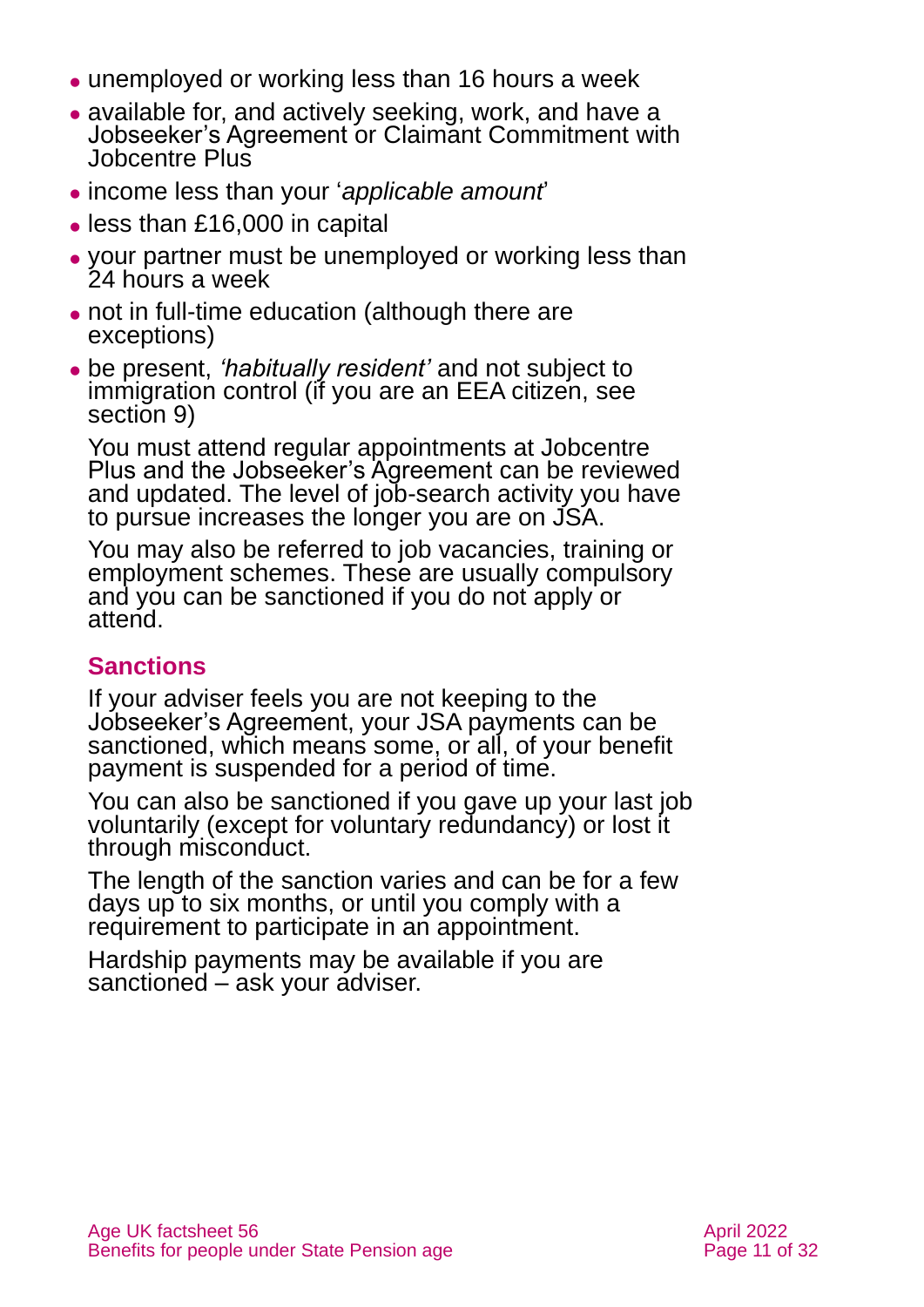## **2.4 Income-related Employment and Support Allowance**

No new IR-ESA claims are possible due to the introduction of UC (unless you already claim contributory ESA). However, you may be able to claim '*new style*' ESA if you satisfy the National Insurance Contribution conditions [\(see section](#page-18-1) 3.2).

If you currently claim IR-ESA, you will eventually be transferred onto UC as set out in [section](#page-7-0) 2.2.2. Until that happens, you remain entitled to IR-ESA for as long as you satisfy the basic conditions:

- ⚫ under State Pension age
- ⚫ have a limited capability for work due to sickness or disability
- ⚫ not be in work (apart from some kinds of '*permitted work*')
- ⚫ income less than your '*applicable amount*'
- ⚫ capital must be less than £16,000
- ⚫ your partner must not work 24 hours or more a week
- ⚫ not in full-time education (with some exceptions), and
- <span id="page-11-0"></span>⚫ be present, *'habitually resident'* and not subject to immigration control (if you are an EEA citizen, see [section 9\)](#page-25-1)

## **2.4.1 Work Capability Assessment**

The DWP send you a form to complete with details of your health condition and how it affects you in relation to certain specific activities.

When you send this back, the DWP usually arrange for you to attend an examination, known as the Work Capability Assessment (WCA). You may be asked to attend a work-focused interview during this period.

Some people, including those with a terminal illness, do not go through the assessment phase and go straight to the main phase.

The WCA has two parts:

⚫ '*limited capability for work*' assessment determines whether you are entitled to ESA. It assesses your ability to carry out specific everyday activities based on a points system. You must score at least 15 points to be assessed as having a limited capability for work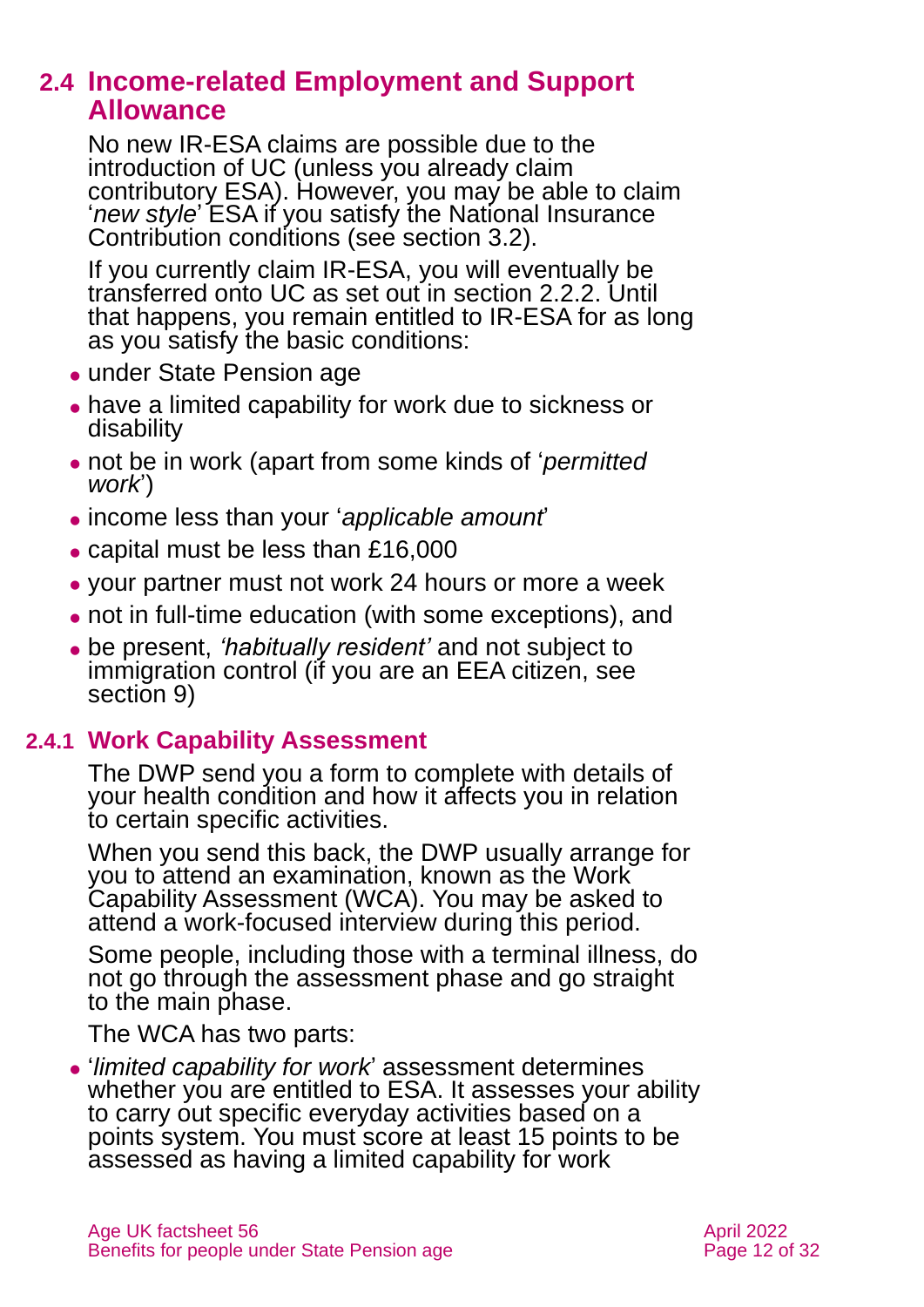⚫ '*limited capability for work-related activity*' assessment decides whether you are placed in the work-related activity group or support group.

If you are in the work-related activity group, you must meet work-related conditions including attending workfocused interviews and taking part in work-related activities. If you fail to comply with these conditions, your ESA payment can be sanctioned until you do comply. A sanction means your ESA is reduced by an amount equal to the ESA personal allowance, although you are always left with 10p in payment.

This does not apply if you are put into the support group.

## **2.5 Income Support**

No new IS claims are possible due to the introduction of UC.

If you currently claim IS, you will eventually be transferred onto UC as set out [in section](#page-7-0) 2.2.2. Until then, you are entitled to IS as long as you remain eligible (by being a carer; receiving Statutory Sick Pay, Incapacity Benefit or Severe Disablement Allowance; lone parent of a child under five; pregnant; or on parental leave) and satisfy the basic conditions:

- under State Pension age
- ⚫ not work 16 hours or more a week (your partner must not work 24 hours or more a week)
- ⚫ income must be below your '*applicable amount*'
- capital must be less than £16,000
- ⚫ not in full-time education (with some exceptions), and
- ⚫ be present, *'habitually resident'* and not subject to immigration control (if you are an EEA citizen, see [section 9\)](#page-25-1)

You may be required to undertake work-related activity and attend work-focussed interviews. If you fail to participate in these, you may be subject to a benefit sanction, as described in [section 2.2.](#page-5-0)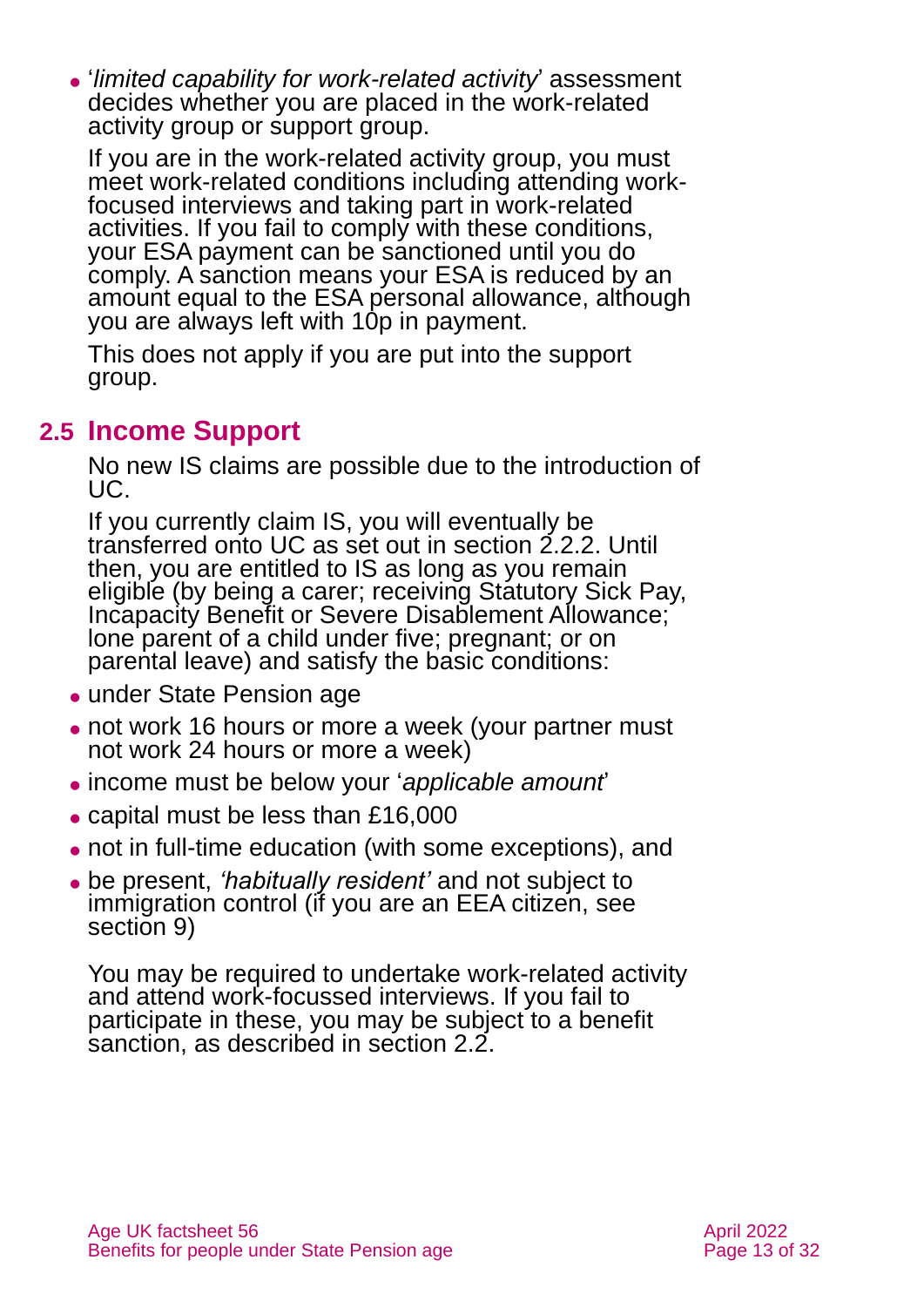## **2.6 Housing Benefit**

HB is paid if you are liable to pay rent and have a low income. It is administered by local authorities. No new HB claims are possible due to the introduction of UC. except if:

- ⚫ you are part of a couple and you have both reached State Pension age, or
- ⚫ you are in specified accommodation (e.g. sheltered housing schemes)

If you currently claim *'pension age'* HB (where one or both of you have reached State Pension age) you continue to receive this as long as you remain eligible.

For all other HB claims, you will eventually be transferred onto UC as set out in [section](#page-5-0) 2.2.2. Until that happens, you remain entitled to HB for as long as you satisfy the basic conditions:

- treated as liable to pay rent for the home you normally live in
- ⚫ capital of less than the threshold your local authority has set
- ⚫ be present, *'habitually resident'* and not subject to immigration control (if you are an EEA citizen, see [section 9\)](#page-25-1)

Additionally, you must either:

- ⚫ receive a '*passporting*' benefit such as IB-JSA, IR-ESA or IS, or
- <span id="page-13-0"></span>• have a low income (whether you work or not).

## **2.6.1 Discretionary Housing Payments**

If there is a shortfall between your rent and the amount of housing costs you receive, you can apply to your local authority for a Discretionary Housing Payment (DHP) to make up the difference in the short term.

You may be able to get a DHP if your benefit is reduced because of:

- ⚫ size criteria restrictions, if you have spare bedrooms
- rent officer restrictions, such as local housing allowance
- ⚫ non-dependant deductions
- benefit cap reductions.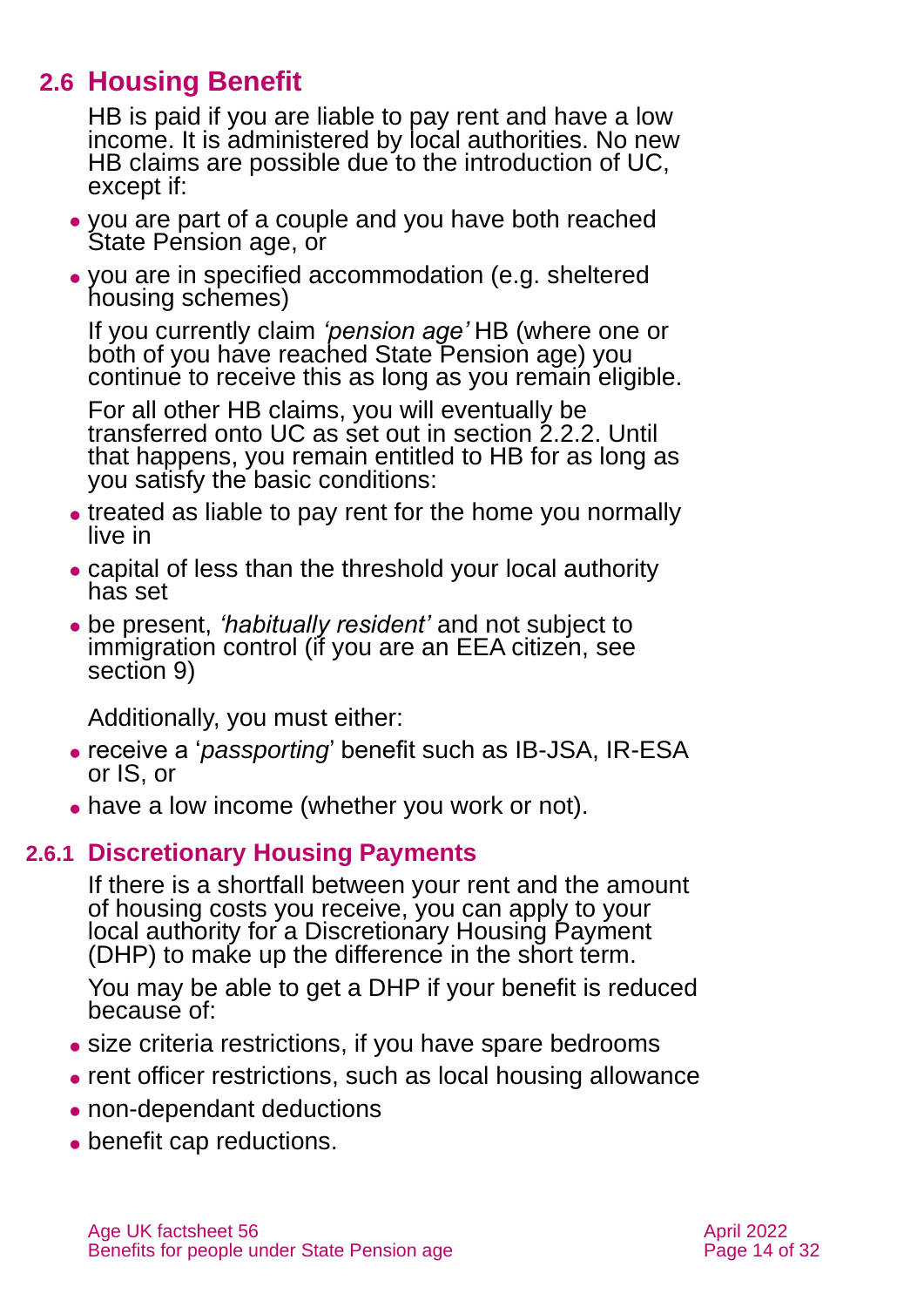You must apply by requesting a form or by writing to your local authority. It is important to describe your circumstances fully and explain why you are in financial difficulty.

The local authority has discretion whether to award a DHP. Even if they do, they are usually only for a period of up to one year. You can reapply for subsequent DHP's. There is no right of appeal if an application is refused, although you can ask for the decision to be looked at again.

## **2.7 Council Tax Support**

Council Tax Support (CTS) or Council Tax Reduction, provides financial help towards your Council Tax if you claim means-tested benefits or are on a low income. You must be liable to pay Council Tax but it does not matter if you are a tenant, home owner, or other kind of resident.

If you live alone as a single person, or your home has certain adaptations for you as a disabled person, or you have a severe mental impairment, you may receive a discount or exemption on your Council Tax bill.

In **Scotland**, water and sewerage charges are included in your Council Tax bill but CTS only covers the Council Tax element. The Water Charges Reduction Scheme gives you 25 per cent off water and sewerage charges if you receive full CTS and there are two or more adults in the household with no other discounts. Your local authority should do this automatically – contact them if not.

#### **How to claim**

In **England**, if you are under State Pension age, the local authority make their own rules about who is entitled to CTS and decide how this should be worked out. They may take into account means-tested benefits, disability related premiums, disability or carer benefits. Contact your local authority for more information.

In **Wales**, there are more standard eligibility criteria between local authorities as they are only allowed to exercise discretion in a few areas.

In **Scotland,** there is a standard system of CTS that applies to everyone.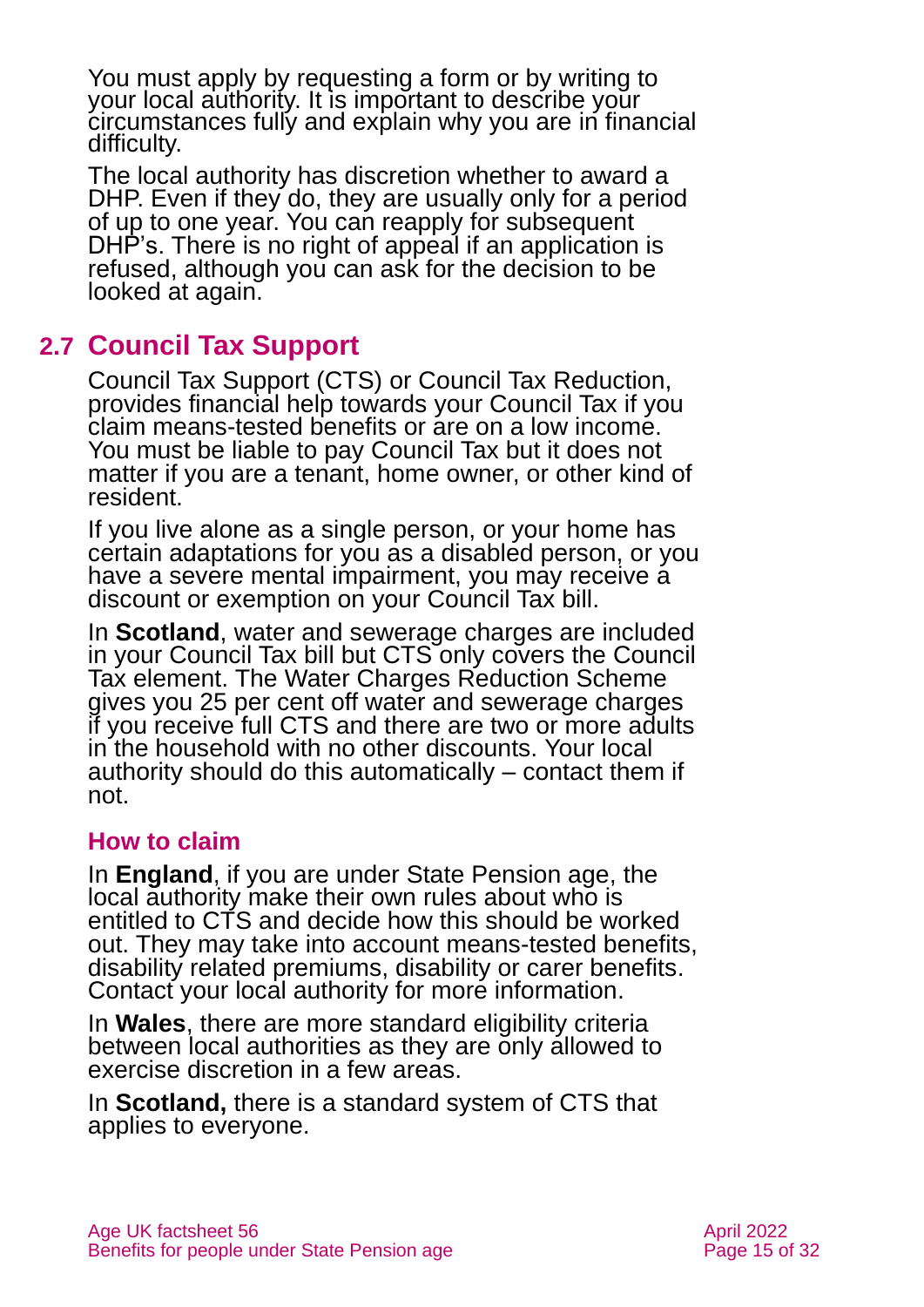For more information, see factsheet 21, *[Council Tax.](https://www.ageuk.org.uk/globalassets/age-uk/documents/factsheets/fs21_council_tax_fcs.pdf)* In Wales, see Age Cymru factsheet 21w, *[Council Tax in](https://www.ageuk.org.uk/globalassets/age-cymru/documents/information-guides-and-factsheets/fs21w.pdf)  [Wales.](https://www.ageuk.org.uk/globalassets/age-cymru/documents/information-guides-and-factsheets/fs21w.pdf)* In Scotland, see Age Scotland's *[Council tax](https://www.ageuk.org.uk/scotland/information-advice/benefits/council-tax-reduction/)  [reduction](https://www.ageuk.org.uk/scotland/information-advice/benefits/council-tax-reduction/)* guide.

## **Second Adult Rebate**

If you cannot get CTS because you have excess capital or income, you may be able to get a Second Adult Rebate. This reduces your Council Tax bill by up to 25 per cent if one or more other adults (not your partner) live in your household and they have a low income.

The local authority decide whether to make a Second Adult Rebate scheme available to working age people. Contact them to check.

There is a national scheme in Scotland (see Age Scotland's *[Council tax reduction](https://www.ageuk.org.uk/scotland/information-advice/benefits/council-tax-reduction/)* guide) but it is not available in Wales.

## **2.8 Tax Credits**

These are administered by HM Revenue and Customs (HMRC). Working Tax Credit (WTC) is for if you work and have low earnings. Child Tax Credit (CTC) is for if you are responsible for dependent children.

No new claims for Tax Credits are possible due to the introduction of UC. An exception is if you already receive one Tax Credit, you can make a claim for the other.

If you currently claim Tax Credits, you will eventually be transferred onto UC as set out in [section 2.2.2.](#page-5-0) Until that happens, you remain entitled to Tax Credits for as long as you satisfy the basic conditions, see below.

Assessment of income and capital is on an annual basis. For the tax year 2022/23, your Tax Credits are an estimated amount based on either your previous year's income or an estimate of your current year's income. Your award is finalised after July 2023 when your actual income for 2022/23 is known.

You can use the online Tax Credits calculator to find out how much you might be entitled to at *[www.gov.uk/tax](http://www.gov.uk/tax-credits-calculator)[credits-calculator](http://www.gov.uk/tax-credits-calculator)*

For entitlement to both Tax Credits, you must be '*present*' and '*resident*' in the UK and not subject to immigration control (if you are an EEA citizen, see [section 9\)](#page-25-1).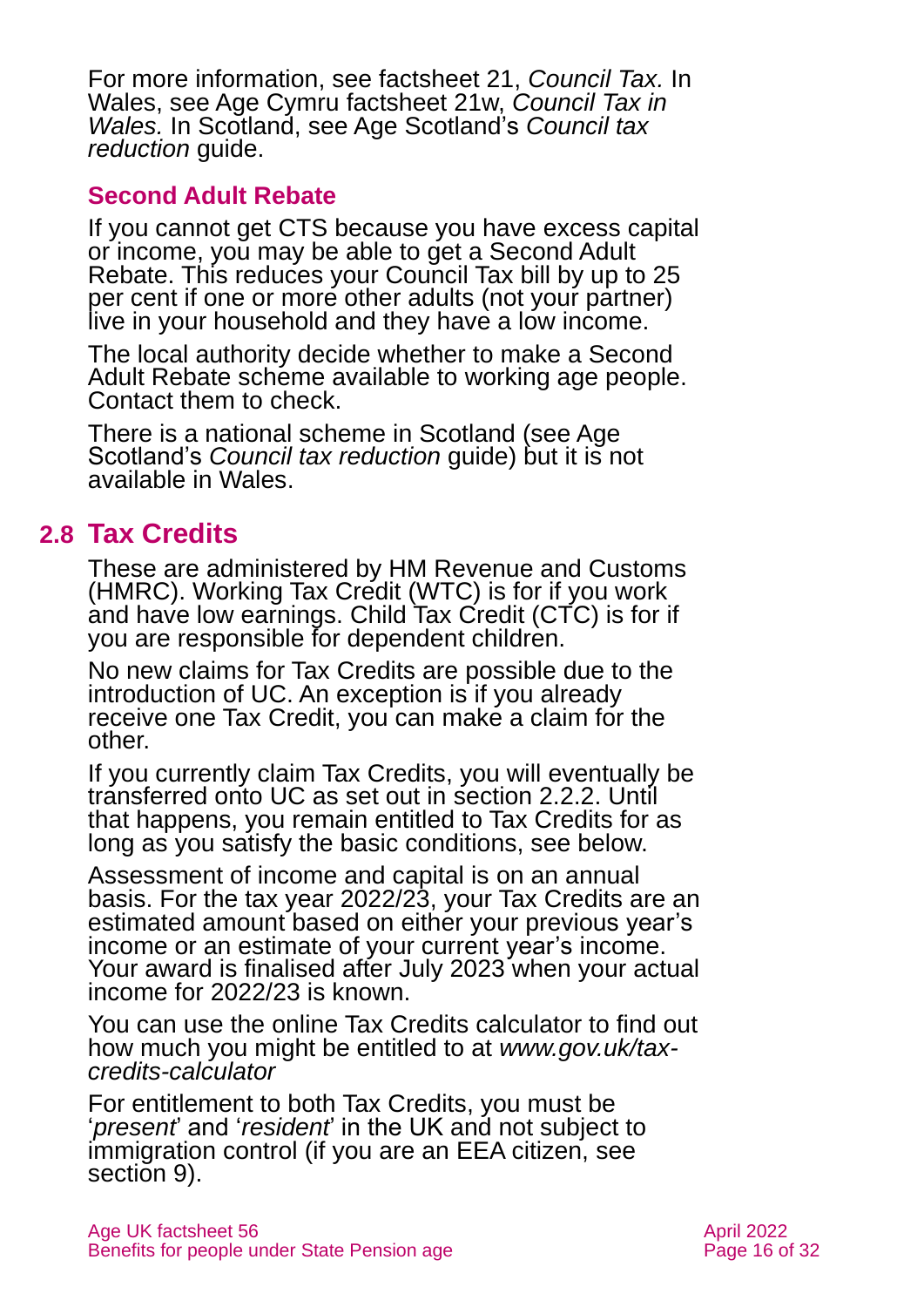## **Child Tax Credit**

To be entitled, you must be '*responsible*' for a child, or children, who are:

- ⚫ under 16, or
- ⚫ under 20 and in eligible education or training.

You also need to be assessed as having a low income, although this can be up to £50,000 a year.

## **Working Tax Credit**

The basic conditions of entitlement if you are single are:

- are aged 25 or over and work at least 30 hours a week, or
- ⚫ work at least 16 hours a week and are single with dependent children or have a disability that puts you at a disadvantage in getting a job, or
- ⚫ work at least 16 hours a week and are aged 60 or more.

The basic conditions if you are a couple are:

- ⚫ one of you is 60 or over and works 16 hours a week, or
- ⚫ one of you is entitled to Carer's Allowance and works 16 hours a week, or
- ⚫ one of you is disabled and works 16 hours a week, or
- ⚫ one of you works at least 16 hours a week and the other cannot work because they are incapacitated, a hospital in-patient, or in prison, or
- ⚫ you have dependent children, work at least 24 hours between you, with at least one of you working 16 hours.

## **2.9 Benefit cap**

The benefit cap places an upper limit on the total amount of benefit that households can receive. It varies depending on where you live in the country and the make-up of your household. It incorporates most benefits including UC, HB, JSA, ESA, CTC, Child Benefit, Maternity Allowance, and Severe Disablement Allowance.

If your overall benefit income is over the capped amount, the excess is deducted from your HB or UC award after offsetting child care costs. The monthly cap is: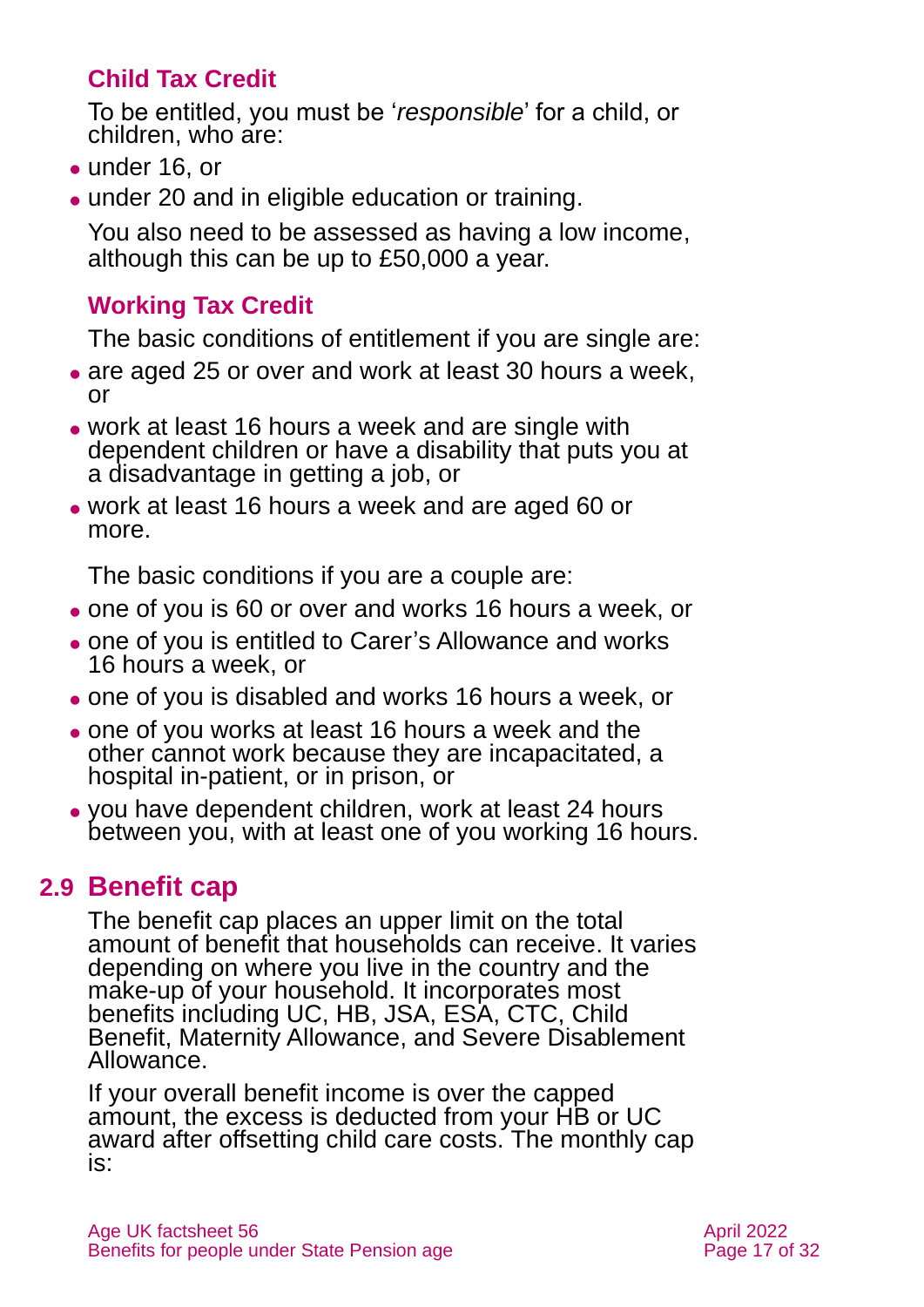- ⚫ £1,284.17 (single) or £1,916.67 (lone parents/couples) in Greater London
- ⚫ £1,116.67 (single) or £1666.67 (lone parents/couples) in other places

The cap does not apply if you or anyone you claim for in your household receives, or is entitled to:

- ⚫ Working Tax Credit (even if you cannot be paid it due to earnings)
- ⚫ Universal Credit (limited capability for work-related activity/carer element, or if you or your partner earn over £658 net combined a month)
- ⚫ Employment and Support Allowance (with the support component)
- ⚫ Attendance Allowance or Disability Living Allowance
- ⚫ Personal Independence Payment (Adult Disability Payment in Scotland)
- ⚫ Carer's Allowance
- ⚫ Industrial Injuries Disablement Benefit
- ⚫ War Pension or an Armed Forces Compensation Scheme payment.

## **Amount of reduction**

If you receive HB and are subject to the benefit cap, your HB payments can be reduced to the amount of the cap. You must be left with at least 50p a week HB, even if this leaves you with higher overall benefit payments than the cap.

If you receive UC and are subject to the benefit cap, your whole UC award is subject to a reduction, down to the minimum amount payable.

If you have difficulty paying your rent because of the benefit cap, you can apply for a Discretionary Housing Payment. See [section 2.6.1](#page-13-0) for more information.

# <span id="page-17-0"></span>**3 National Insurance benefits**

Eligibility for these benefits is based on your (or your partner's) National Insurance Contribution (NIC) record. You claim as a single person, even if you are a couple. If each person in a couple satisfies the requirements of the same benefit, you can both make an individual claim.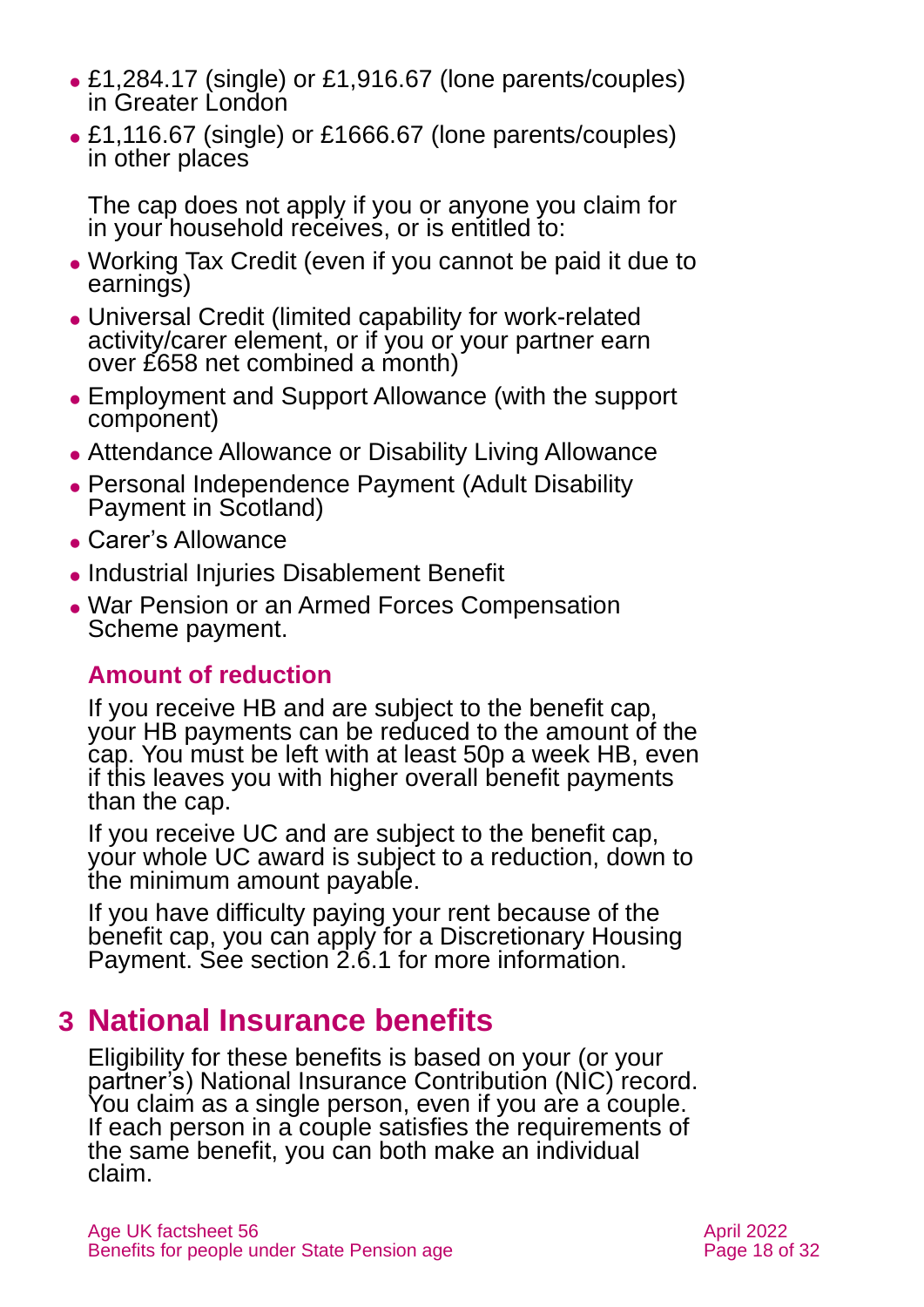These benefits can be paid on top of other benefits, although most count as income when determining means-tested benefit entitlement.

## <span id="page-18-0"></span>**3.1 '***New style***' Jobseeker's Allowance**

This can be claimed if you are seeking work and is paid for a maximum of 26 weeks. You must have paid sufficient NICs in the last two years to qualify and you must satisfy the basic conditions of entitlement:

- under State Pension age
- unemployed or working less than 16 hours a week
- ⚫ available for, and actively seeking, work, and have a Jobseeker's Agreement or Claimant Commitment
- ⚫ not have an illness or disability which stops you from working
- ⚫ in Great Britain
- have the right to work in the UK.

The rate for people aged 25 or over is £77.00 a week. In general, income and capital are not taken into account.

If you have earnings (for example part-time employment or self-employment) or an occupational/personal pension, your JSA may be reduced.

Earnings are deducted in full, with a disregard of £5 or £20 a week. If you have an occupational or personal pension, the first £50 a week is ignored but any amount over this is deducted in full.

<span id="page-18-1"></span>To claim, call Jobcentre Plus on 0800 055 6688 or apply online at *[www.gov.uk/how-to-claim-new-style-jsa](http://www.gov.uk/how-to-claim-new-style-jsa)*

## **3.2 '***New style***' Employment and Support Allowance**

This can be claimed if you are ill or disabled and is paid for up to 52 weeks if you are put in the work-related activity group. There is no time limit if you are put in the support group. You must usually have paid enough NIC's in the last two tax years, although you can qualify without NICs if you received NI credits as a low-paid disabled worker or a carer.

You must satisfy the basic conditions of entitlement: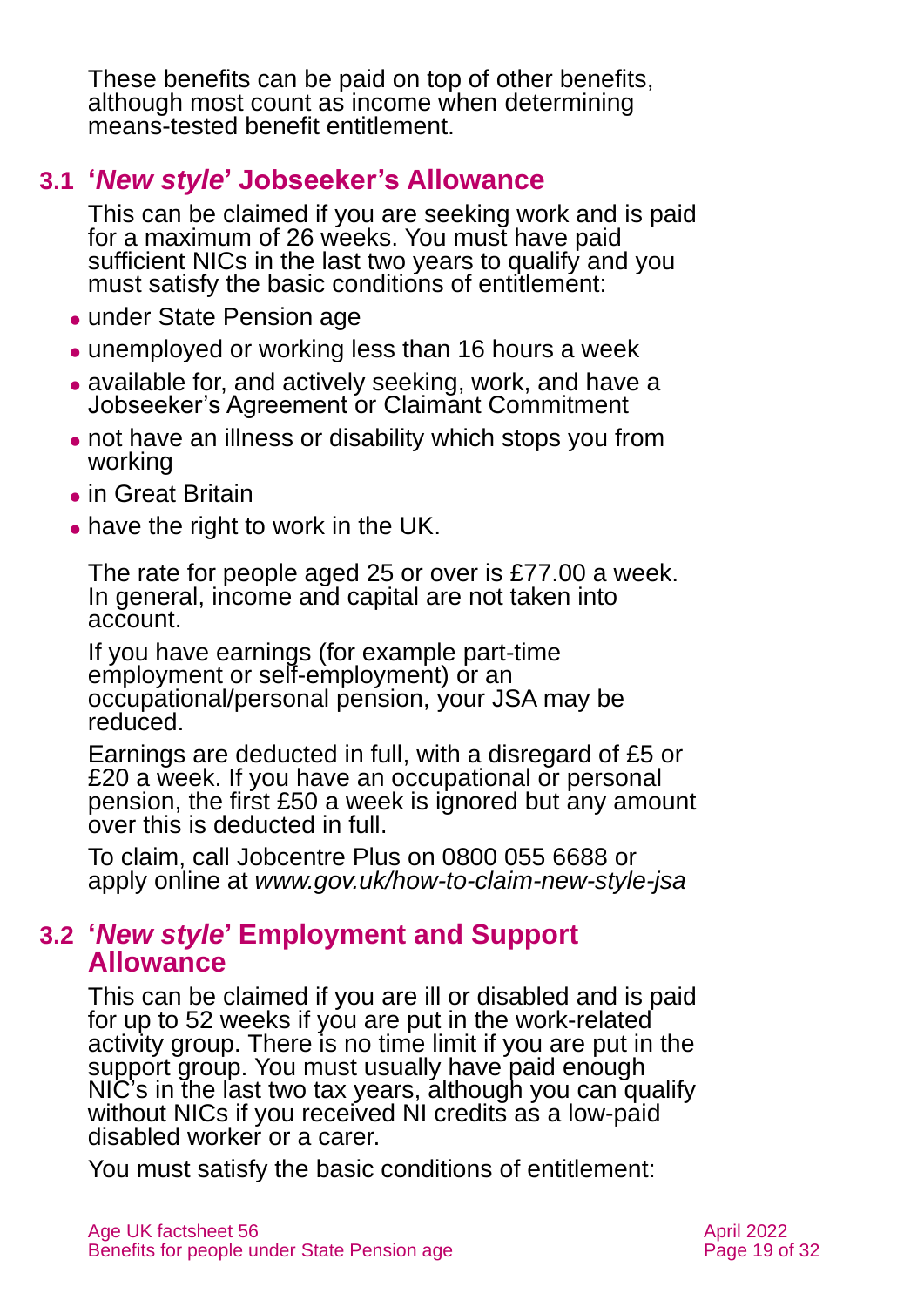- ⚫ under State Pension age
- ⚫ have a limited capability for work due to sickness or disability
- ⚫ not be in work (apart from some kinds of '*permitted work*')
- ⚫ in Great Britain.

You must also satisfy the Work Capability Assessment as in [section 2.4.1.](#page-11-0)

The rate for people aged 25 or over is:

| First 13 weeks<br>(assessment phase) | £77.00                                  |
|--------------------------------------|-----------------------------------------|
| After 13 weeks (main<br>phase)       | £77.00 (work-related<br>activity group) |
|                                      | £117.60 (support group)                 |

Your ESA award may be reduced if you have gross income from an occupational or personal pension of more than £85 a week. For every £1 of pension over £85, you lose 50p of benefit. Other types of income and capital do not affect ESA.

To claim, call 0800 328 5644 or apply online at *[www.apply-new-style-employment-support](http://www.apply-new-style-employment-support-allowance.dwp.gov.uk/)[allowance.dwp.gov.uk](http://www.apply-new-style-employment-support-allowance.dwp.gov.uk/)*

## **3.3 Bereavement benefits**

If your husband, wife, or civil partner dies, you may be able to claim Bereavement Support Payment. Entitlement is based on your partner's NIC record, but there is no NIC requirement if they died as a result of an industrial accident or prescribed industrial disease.

It is available to people under State Pension age and consists of an initial lump sum payment (£2,500 or, if you have children, £3,500) and a further 18 monthly instalments (£100, or if you have children, £350). These payments are not taxable and are disregarded when calculating entitlement to means-tested benefits and for the benefit cap.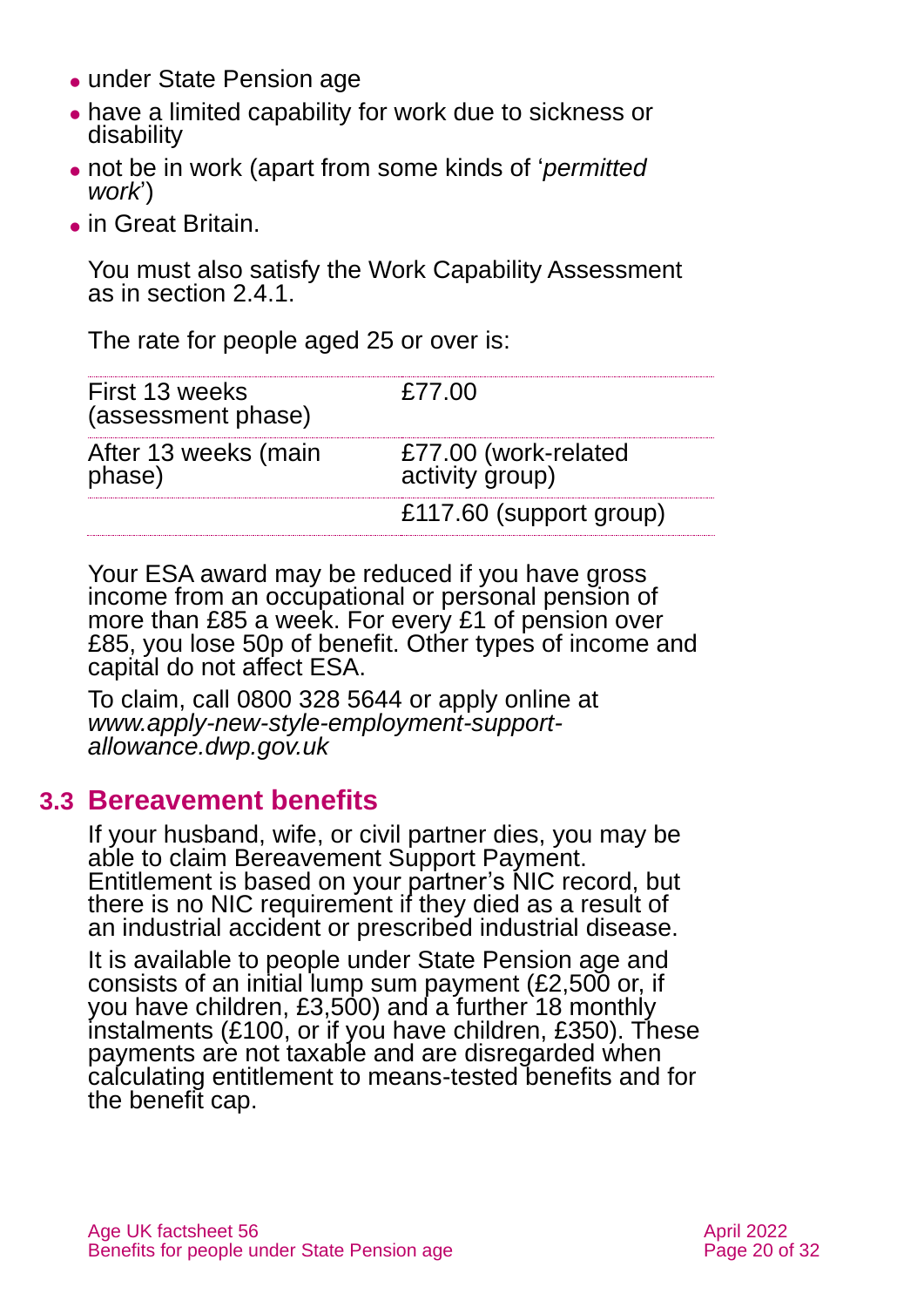To claim, contact the Bereavement Service on 0800 731 0469. There is a Welsh language line on 0800 731 0453. You can download a claim form from *[www.gov.uk/government/publications/bereavement](http://www.gov.uk/government/publications/bereavement-support-payment-claim-form)[support-payment-claim-form](http://www.gov.uk/government/publications/bereavement-support-payment-claim-form)*

## **3.4 Incapacity Benefit and Severe Disablement Allowance**

These benefits have been abolished and are not available for new claimants. You can still receive Incapacity Benefit (IB) if you were entitled before 27 October 2008 and continue to fulfil the qualifying conditions.

You can still receive Severe Disablement Allowance (SDA) if you were entitled before 5 April 2001 and continue to fulfil the qualifying conditions. You can continue to receive SDA after State Pension age – seek advice if you are considering this.

Both are taken into account for the benefit cap.

If you claim either and did not reach State Pension age before April 2014, you may be transferred to ESA. Seek advice if you are told to do this.

## **3.5 Statutory Sick Pay**

If you are an employee and off work due to sickness, you are entitled to Statutory Sick Pay (SSP) for up to the first 28 weeks. SSP is administered and paid by your employer. SSP is taxable and paid at a rate of £99.35 a week. You may also be entitled contractual sick pay under the terms of your contract.

To claim, speak to your employer. If you have any problems, you can contact the HMRC statutory payment dispute team on 03000 560 630.

If you are unable to work due to sickness but not entitled to SSP, for example because you are selfemployed, you may be entitled to '*new style*' ESA instead. If you are off work for more than 28 weeks and your SSP runs out, you may be entitled to '*new style*' ESA or Universal Credit.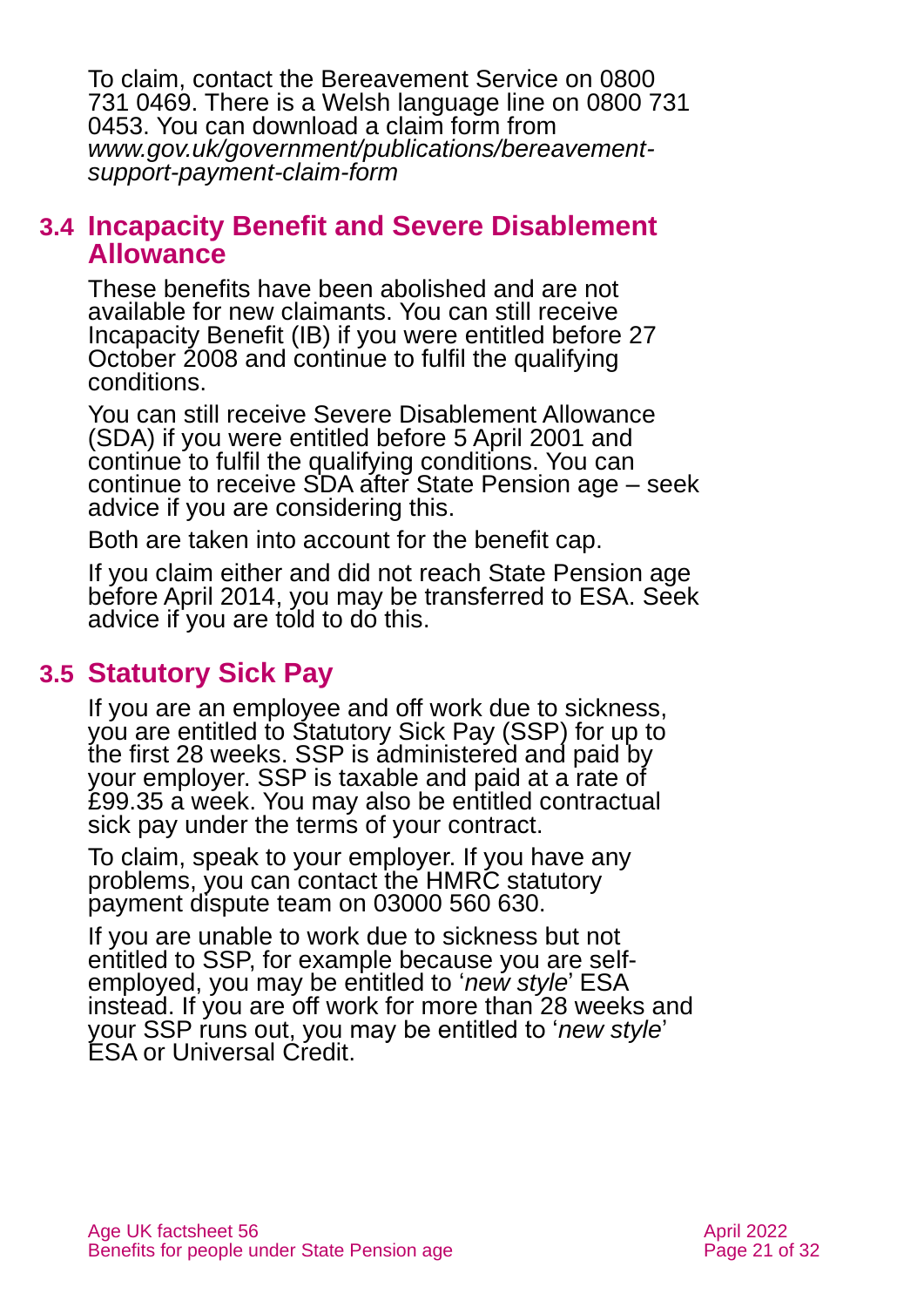# <span id="page-21-0"></span>**4 Other benefits**

These benefits are generally claimed because of your particular circumstances or situation. They can often be claimed as well as other benefits and sometimes can increase the amount of those benefits.

## **4.1 Carer's Allowance**

You can claim Carer's Allowance (CA) if you look after someone else who receives a disability benefit such as Attendance Allowance, Personal Independence Payment daily living component (Adult Disability Payment in Scotland) or Disability Living Allowance (middle or high rate care component).

You must spend at least 35 hours a week caring for them. If you work, you cannot earn more than £132 a week (net earnings or profit if self-employed). Some means-tested benefits are paid at a higher rate if you are entitled to CA. However, the person you care for may lose money if you claim CA, so seek advice first.

See factsheet 55, *[Carer's Allowance](https://www.ageuk.org.uk/globalassets/age-uk/documents/factsheets/fs55_carers_allowance_fcs.pdf)*, for more information.

## **4.2 Disability benefits**

Personal Independence Payment (PIP) is a benefit for people aged 16 to State Pension age who have a disability or care needs. A similar benefit, Disability Living Allowance (DLA), may be in payment due to an earlier award. Most existing working age DLA claimants are being moved ('*migrated*') to PIP, particularly if you report a change of circumstance.

The Armed Forces Independence Payment (AFIP) is payable (instead of PIP) to service and ex-service personnel who have an Armed Forces Compensation Scheme award that includes a Guaranteed Income Payment of 50 per cent or higher.

You can receive PIP, DLA or AFIP on top of most other benefits. They are not affected by your capital or income or the circumstances of your partner (if you have one). They are not taxable and if you receive them, the amount of other benefits you are entitled to may increase.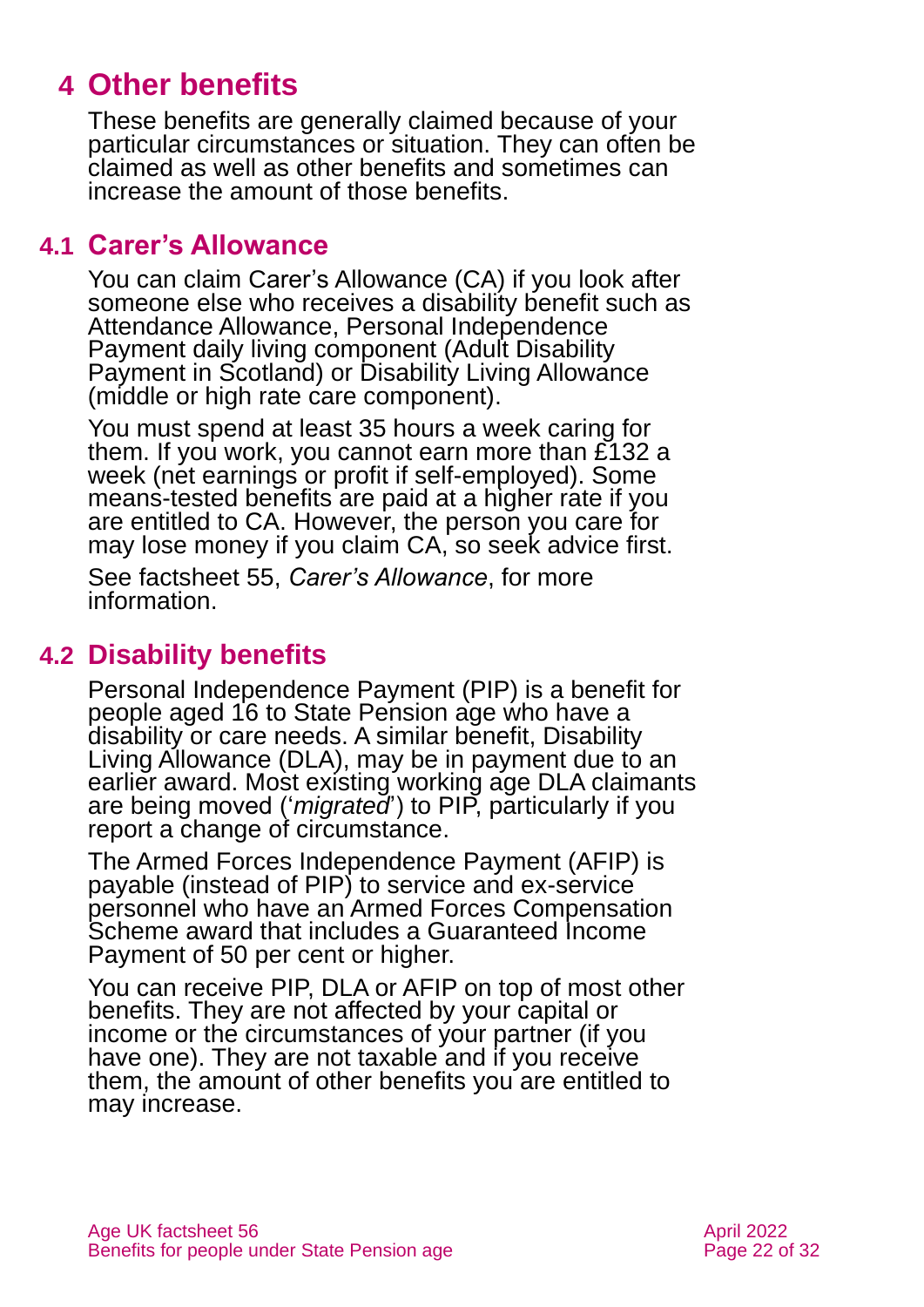If you have reached State Pension age, have care needs due to a disability or health problem, and you do not currently claim PIP, DLA or AFIP, you may be able to claim Attendance Allowance – see [factsheet 34,](https://www.ageuk.org.uk/globalassets/age-uk/documents/factsheets/fs34_attendance_allowance_fcs.pdf)  *[Attendance Allowance](https://www.ageuk.org.uk/globalassets/age-uk/documents/factsheets/fs34_attendance_allowance_fcs.pdf)*, for more information.

See factsheet 87, *[Personal Independence Payment](https://www.ageuk.org.uk/globalassets/age-uk/documents/factsheets/fs87_personal_independence_payment_fcs.pdf)  [and Disability Living Allowance,](https://www.ageuk.org.uk/globalassets/age-uk/documents/factsheets/fs87_personal_independence_payment_fcs.pdf)* for more information, including contact details for the Veterans Agency and information about AFIP.

#### **Scotland**

PIP will start to be replaced by Adult Disability Payment in 2022. Contact [Age Scotland](#page-30-3) for more information.

## **4.3 Industrial Injuries Disablement Benefit**

If you have been injured in an accident at work or have contracted an industrial disease, you can claim Industrial Injuries Disablement Benefit. The level of disability caused by your accident or industrial disease is assessed by a DWP doctor and expressed as a percentage.

The weekly rate of benefit varies from £37.72 to £188.60 depending on your level of disablement. If assessed as 100 per cent disabled, you may qualify for extra allowances such as Constant Attendance Allowance or Exceptionally Severe Disablement Allowance.

Industrial injuries benefits are paid on top of other benefits but taken into account as income when calculating means-tested benefits. Industrial injuries benefits are not taxable and you do not have to prove an employer was negligent to qualify.

Contact the Barnsley Industrial Injuries Disablement Benefit centre on 0800 121 8379 or download a form from *[www.gov.uk/industrial-injuries-disablement](http://www.gov.uk/industrial-injuries-disablement-benefit/how-to-claim)[benefit/how-to-claim](http://www.gov.uk/industrial-injuries-disablement-benefit/how-to-claim)*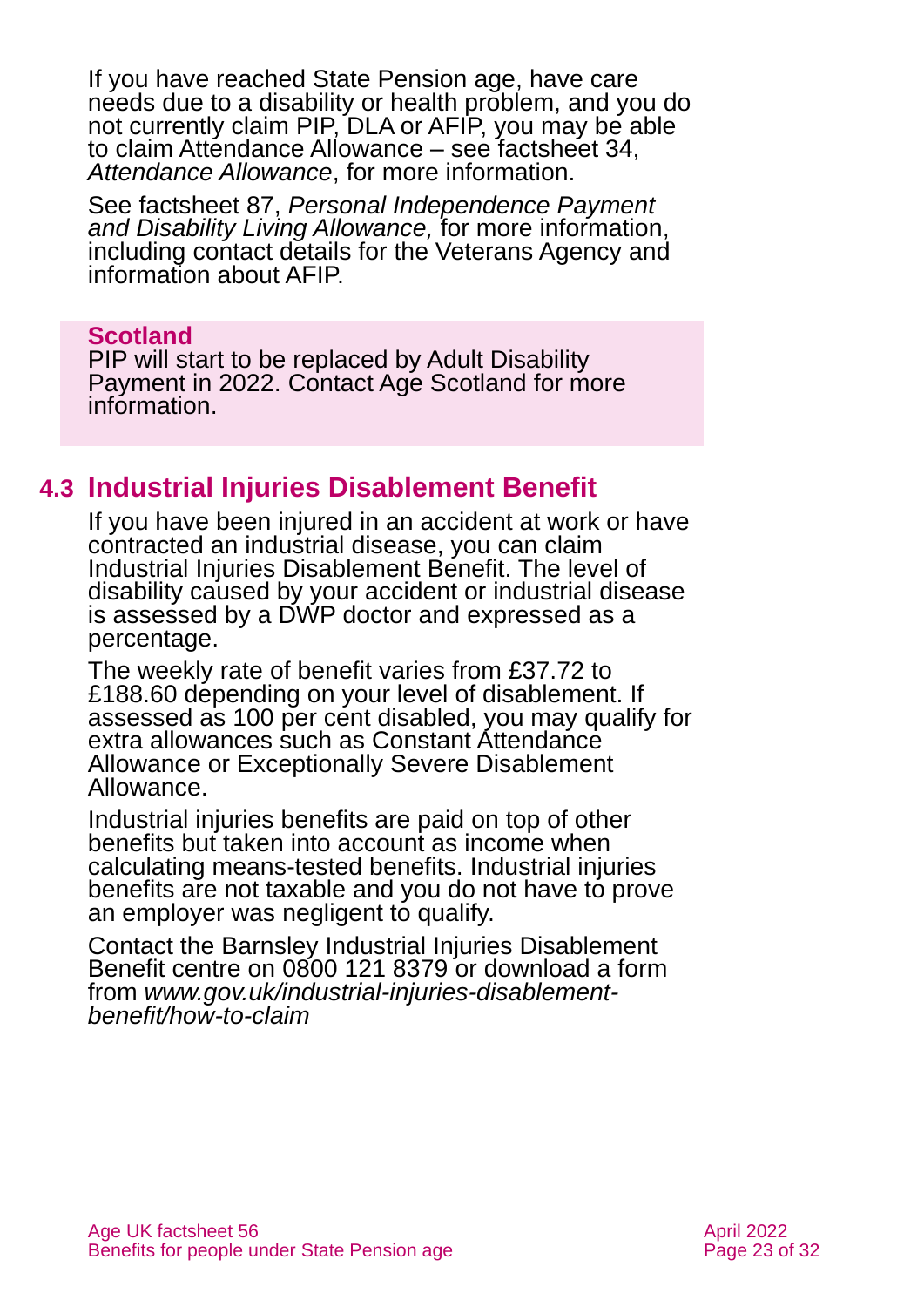## **4.4 War pensions**

If you became disabled through serving in the Armed Forces, you may be able to claim a pension, allowance, or compensation. There are some pensions payable to war widows, widowers, or surviving civil partners. In some circumstances, an unmarried partner or samesex partner who was not a civil partner can qualify.

For more information contact the Veterans UK or see online at

*[www.gov.uk/government/organisations/veterans-uk](http://www.gov.uk/government/organisations/veterans-uk)*

## **4.5 Healthcare costs**

Depending on your income and savings, you may be entitled to help with healthcare costs through the *'NHS low income scheme'.* For example NHS prescriptions, dental care and glasses. For more information, see factsheet 61, *[Help with health costs.](https://www.ageuk.org.uk/globalassets/age-uk/documents/factsheets/fs61_help_with_health_costs_fcs.pdf)* In Wales, see Age Cymru factsheet 61w, *[Help with NHS health costs in](https://www.ageuk.org.uk/globalassets/age-cymru/documents/information-guides-and-factsheets/fs61w.pdf)  [Wales.](https://www.ageuk.org.uk/globalassets/age-cymru/documents/information-guides-and-factsheets/fs61w.pdf)* In Scotland, see *[NHS Inform](https://www.nhsinform.scot/care-support-and-rights/health-rights/access/help-with-health-costs/)*.

## <span id="page-23-0"></span>**5 Social Fund, Advances of Benefit and Local Welfare Provision**

## **The Social Fund**

The Social Fund provides lump sum cash payments for extra expenses that are difficult to meet from your weekly income. These include Funeral Payments, Cold Weather Payments during periods of very cold weather, and Winter Fuel Payments to help with heating costs. Contact your local Jobcentre Plus office to make an application to the Social Fund or download a claim form from the [Gov.uk](https://www.gov.uk/) website.

## **Budgeting Loans and Advances of Benefit**

Budgeting Loans help with the cost of items you cannot afford and must be repaid from your benefit entitlement. To apply, you must have received income-based JSA, income-related ESA, Income Support or PC for 26 weeks. If you claim UC, you can apply for a budgeting advance instead.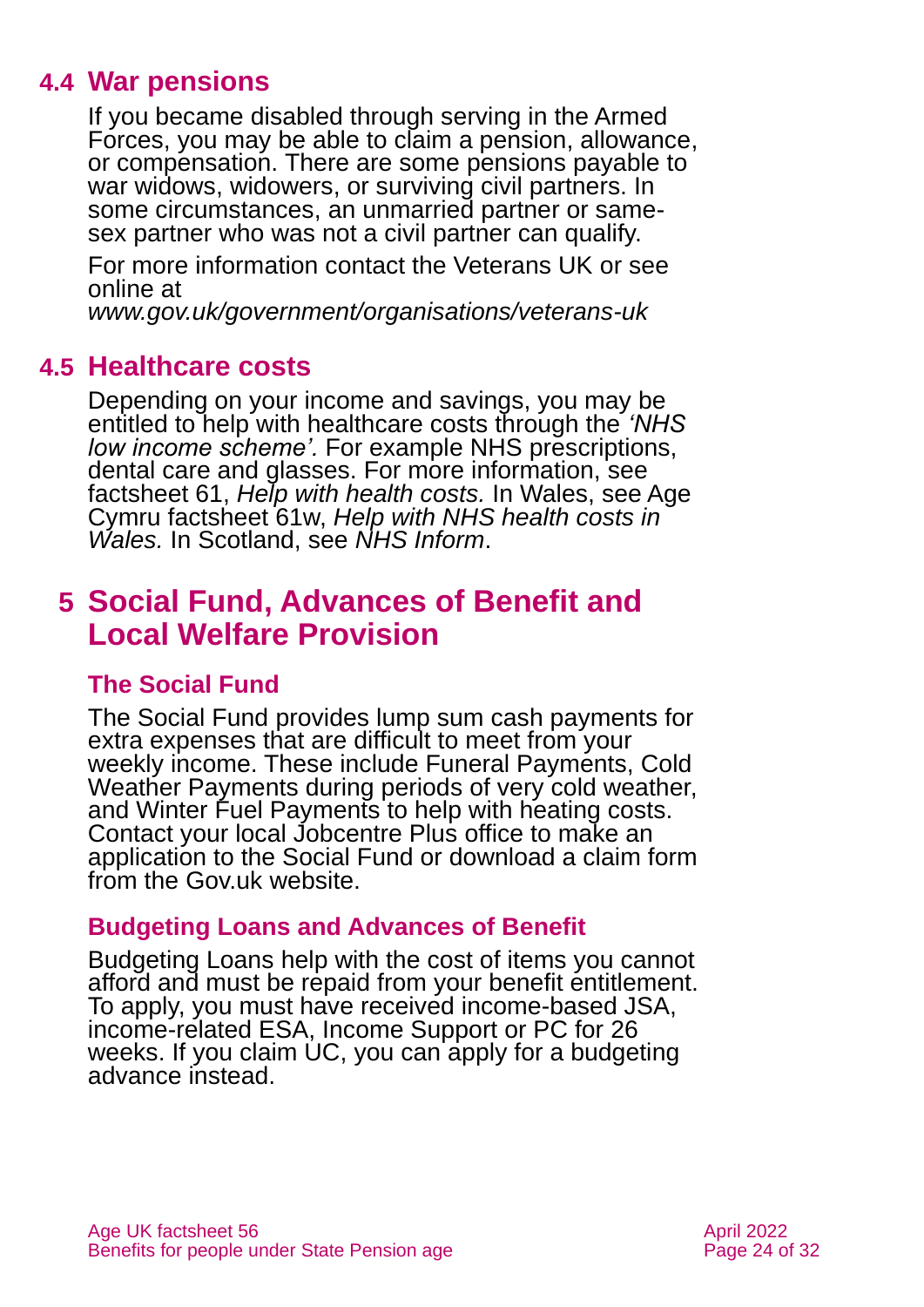## **Local Welfare Provision**

Local Welfare Provision has replaced the discretionary Social Fund for people facing a crisis or short-term unavoidable need. These are run by local authorities or the Welsh or Scottish governments and may be a loan rather than a grant. Some areas in England no longer have a scheme.

For more information, see [factsheet 49,](https://www.ageuk.org.uk/globalassets/age-uk/documents/factsheets/fs49_the_social_fund_advances_of_benefit_and_local_welfare_provision_fcs.pdf) *The Social [Fund, Advances of Benefit and Local Welfare Provision](https://www.ageuk.org.uk/globalassets/age-uk/documents/factsheets/fs49_the_social_fund_advances_of_benefit_and_local_welfare_provision_fcs.pdf)*. In Scotland, see Age Scotland's *[Scottish Welfare Fund](https://www.ageuk.org.uk/scotland/information-advice/benefits/scottish-welfare-fund/)*  [guide.](https://www.ageuk.org.uk/scotland/information-advice/benefits/scottish-welfare-fund/)

See also factsheet 1, *[Help with heating cos](https://www.ageuk.org.uk/globalassets/age-uk/documents/factsheets/fs1_help_with_heating_costs_fcs.pdf)*ts. In Wales, see factsheet 1w, *[Help with heating costs in Wales](https://www.ageuk.org.uk/globalassets/age-cymru/documents/information-guides-and-factsheets/fs1w.pdf)* and the *[Discretionary Assistance Fund](https://gov.wales/discretionary-assistance-fund-daf)*.

## <span id="page-24-0"></span>**6 Back to work benefits**

If you start full-time work after a period of claiming income-based JSA, income-related ESA, or Income Support, your benefit payments may not stop immediately.

If you claimed Housing Benefit as well as the other benefit, you may be entitled to four-week extended payments of Housing Benefit. You may also be entitled to extended payments of Council Tax Support. Contact your local authority for more information.

If you start work after a period on UC, you may still receive an amount of UC if your earnings are low. However, if you were getting help towards your mortgage through your UC award, this stops as soon as you do any work, regardless of your earnings.

# <span id="page-24-1"></span>**7 Where to apply for benefits**

The government department with responsibility for social security benefits is the Department for Work and Pensions (DWP). Note that:

- ⚫ most working age benefits are administered by local Jobcentre Plus offices, although you usually need to speak to DWP call centre staff and for some benefits, you can claim online
- ⚫ employers are responsible for paying benefits to employees such as Statutory Sick Pay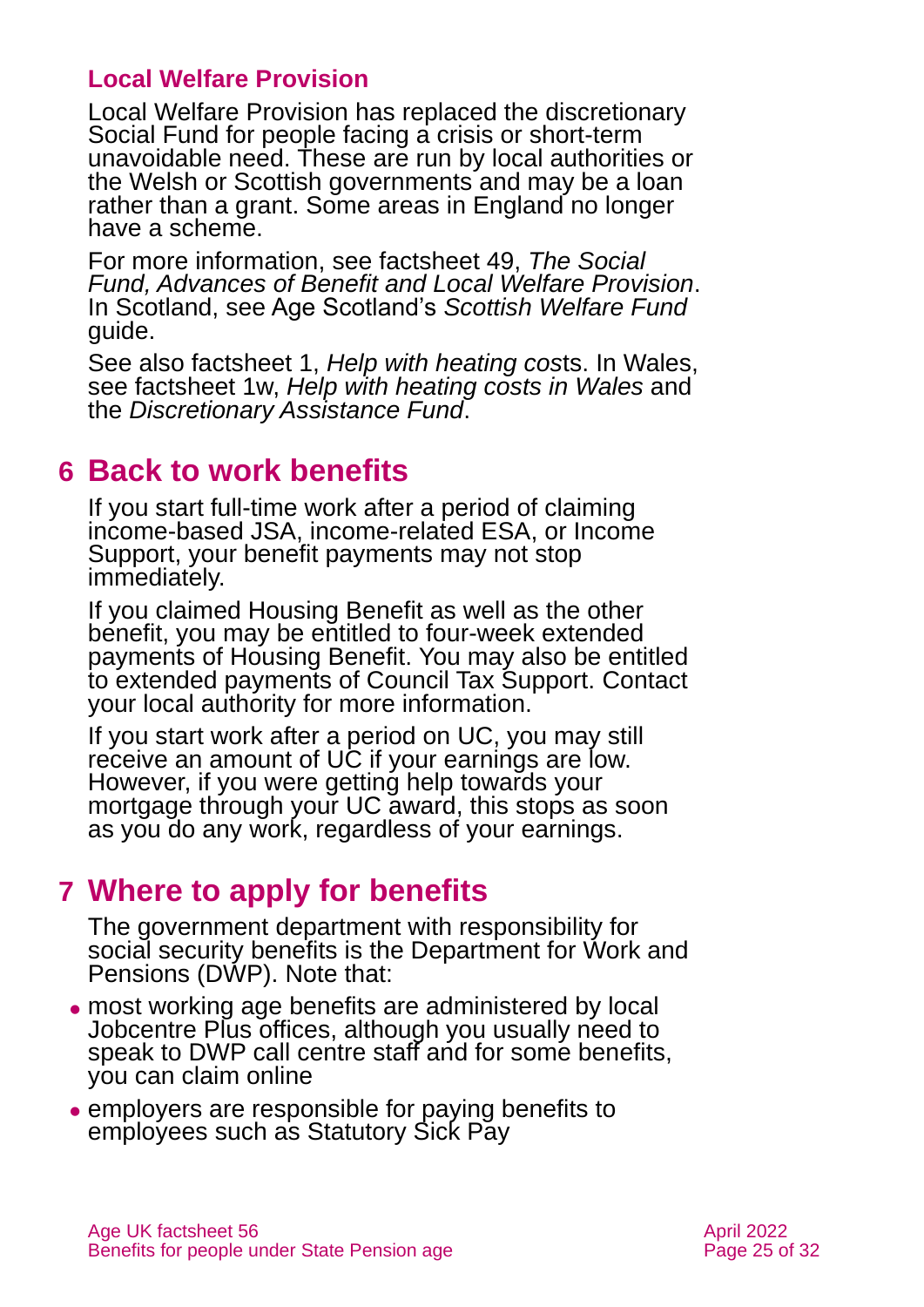- ⚫ Personal Independence Payment, Disability Living Allowance, and Carer's Allowance are dealt with by the Disability and Carers Service, part of the DWP (Adult Disability Payment is dealt with by Social Security Scotland)
- ⚫ Housing Benefit and Council Tax Support are dealt with by your local authority
- ⚫ Tax Credits, Child Benefit and Guardian's Allowance are administered by HM Revenue and Customs.

# <span id="page-25-0"></span>**8 Challenging a decision**

You have the right to appeal against many decisions involved in the benefit system, such as if your claim is refused.

It is important to challenge a decision or get advice promptly because there are time limits that usually mean you must act within one month of the decision. You must normally ask for a Mandatory Reconsideration before you can lodge an appeal with HM Courts and Tribunals Service.

For more information about this, see factsheet 74, *[Challenging welfare benefit decisions](https://www.ageuk.org.uk/globalassets/age-uk/documents/factsheets/fs74_challenging_welfare_benefit_decisions_fcs.pdf)*.

If you need independent advice, contact [Age UK Advice](#page-30-1) or one of the independent *[Useful organisations](#page-27-0)* listed. In Wales, contact [Age Cymru Advice](#page-30-4) and in Scotland, [contact Age Scotland.](#page-30-4)

# <span id="page-25-1"></span>**9 DWP Guidance**

For UC, '*new style*' JSA, '*new style*' ESA and PIP, guidance can be found at *[www.gov.uk/government/publications/advice-for](http://www.gov.uk/government/publications/advice-for-decision-making-staff-guide)[decision-making-staff-guide](http://www.gov.uk/government/publications/advice-for-decision-making-staff-guide)*

For most other benefits in this factsheet, guidance can be found at *[www.gov.uk/government/collections/decision-makers](http://www.gov.uk/government/collections/decision-makers-guide-staff-guide)[guide-staff-guide](http://www.gov.uk/government/collections/decision-makers-guide-staff-guide)*

For Housing Benefit and Council Tax Support, guidance can be found at *[www.gov.uk/government/collections/housing-benefit](http://www.gov.uk/government/collections/housing-benefit-and-council-tax-benefit-manual)[and-council-tax-benefit-manual](http://www.gov.uk/government/collections/housing-benefit-and-council-tax-benefit-manual)*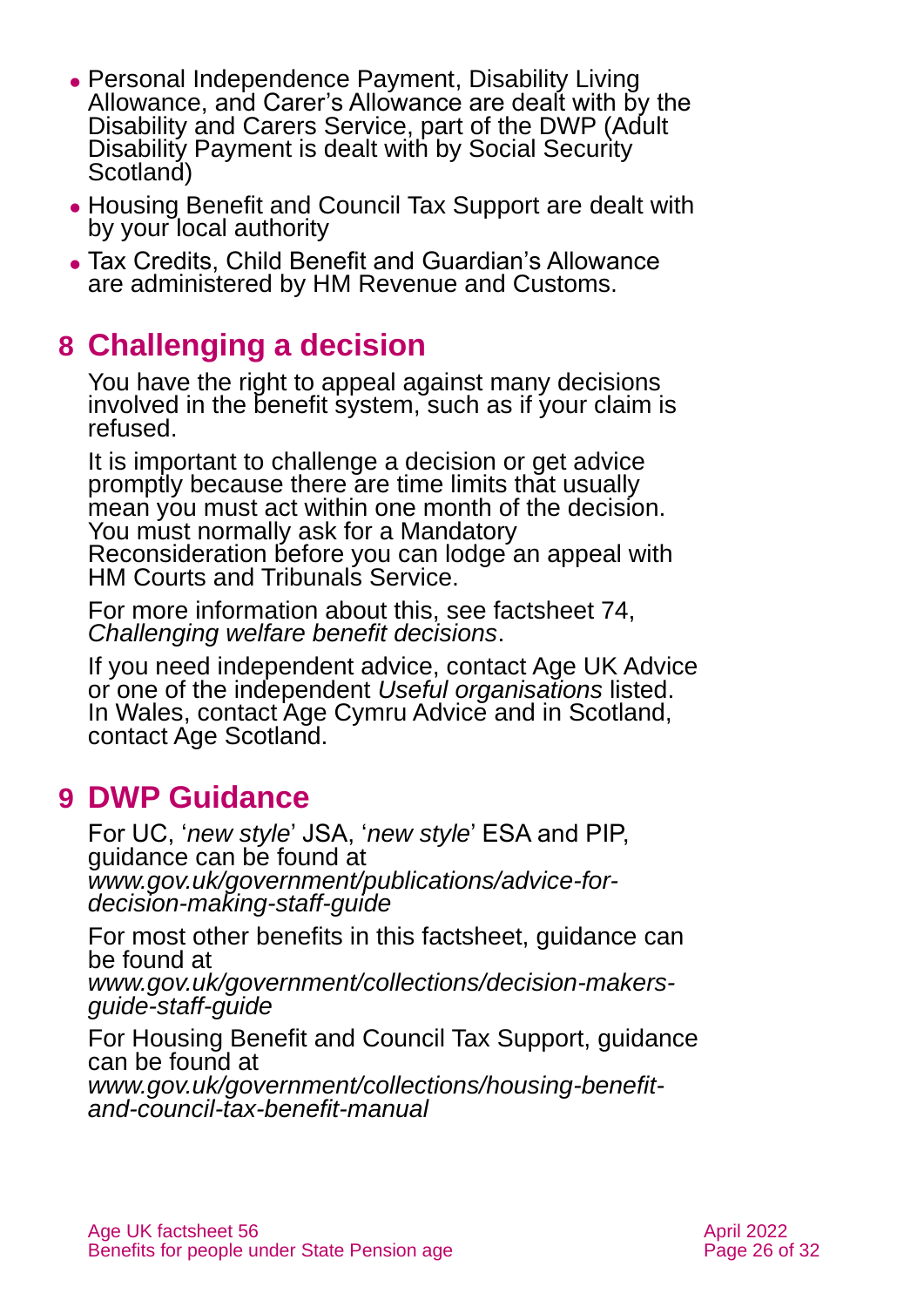- ⚫ **Settled status** If you are an EEA citizen (except Irish citizens who do not need leave to remain in the UK) and have *'settled status'*, you have indefinite leave to remain in the UK and are not subject to immigration control. You can stay in the UK and be eligible for certain benefits, subject to satisfying other conditions, such as those outlined in this factsheet.
- ⚫ *Pre-settled status –* If you are an EEA citizen (except Irish citizens) and have *'pre-settled status'* (for example, because you have not lived in the UK for at least five years), you can stay in the UK but you are not automatically eligible for certain benefits (such as those which require you to have settled status).

In order to be eligible, you must normally demonstrate you are exercising a qualifying *right to reside* under the *[Immigration \(European Economic Area\) Regulations](https://www.legislation.gov.uk/uksi/2016/1052/made)  [2016](https://www.legislation.gov.uk/uksi/2016/1052/made)*.

Guidance on *right to reside* can be found within *[DMG](https://assets.publishing.service.gov.uk/government/uploads/system/uploads/attachment_data/file/949265/dmg-chapter-07-part-03-habitual-residence-and-right-to-reside-is-jsa-spc-esa-072770-073779.pdf)  [Vol 2 Ch 7 Part 3: Habitual residence and right to](https://assets.publishing.service.gov.uk/government/uploads/system/uploads/attachment_data/file/949265/dmg-chapter-07-part-03-habitual-residence-and-right-to-reside-is-jsa-spc-esa-072770-073779.pdf)  [reside,](https://assets.publishing.service.gov.uk/government/uploads/system/uploads/attachment_data/file/949265/dmg-chapter-07-part-03-habitual-residence-and-right-to-reside-is-jsa-spc-esa-072770-073779.pdf)* from paragraph 073492 and for further information see *[cpag.org.uk/welfare-rights/legal-test](https://cpag.org.uk/welfare-rights/legal-test-cases/current-test-cases/eu-pre-settled-status)[cases/current-test-cases/eu-pre-settled-status](https://cpag.org.uk/welfare-rights/legal-test-cases/current-test-cases/eu-pre-settled-status)*

If you have *'pre-settled status'*, you can stay in the UK for up to five years from the date you got your status, but you must apply for *'Settled status'* before your presettled status expires to stay in the UK. For more information, see *[www.gov.uk/settled-status-eu-citizens](http://www.gov.uk/settled-status-eu-citizens-families/switch-from-presettled-status-to-settled-status)[families/switch-from-presettled-status-to-settled-status](http://www.gov.uk/settled-status-eu-citizens-families/switch-from-presettled-status-to-settled-status)*

⚫ *Started living in the UK after 31 December 2020 –* If you moved to the UK after 31 December 2020, the only way you can be eligible for the EU Settlement Scheme is if you are a family member of an EEA or Swiss citizen and that person was living in the UK by 31 December 2020. For more information see *[www.gov.uk/settled](http://www.gov.uk/settled-status-eu-citizens-families/join-EU-EEA-Swiss-family-member)[status-eu-citizens-families/join-EU-EEA-Swiss-family](http://www.gov.uk/settled-status-eu-citizens-families/join-EU-EEA-Swiss-family-member)[member](http://www.gov.uk/settled-status-eu-citizens-families/join-EU-EEA-Swiss-family-member)*

If the above is not applicable, you are subject to immigration control (and so not eligible for certain benefits) until you have the necessary immigration leave to remain in the UK. For more information see *[www.gov.uk/check-uk-visa](http://www.gov.uk/check-uk-visa)*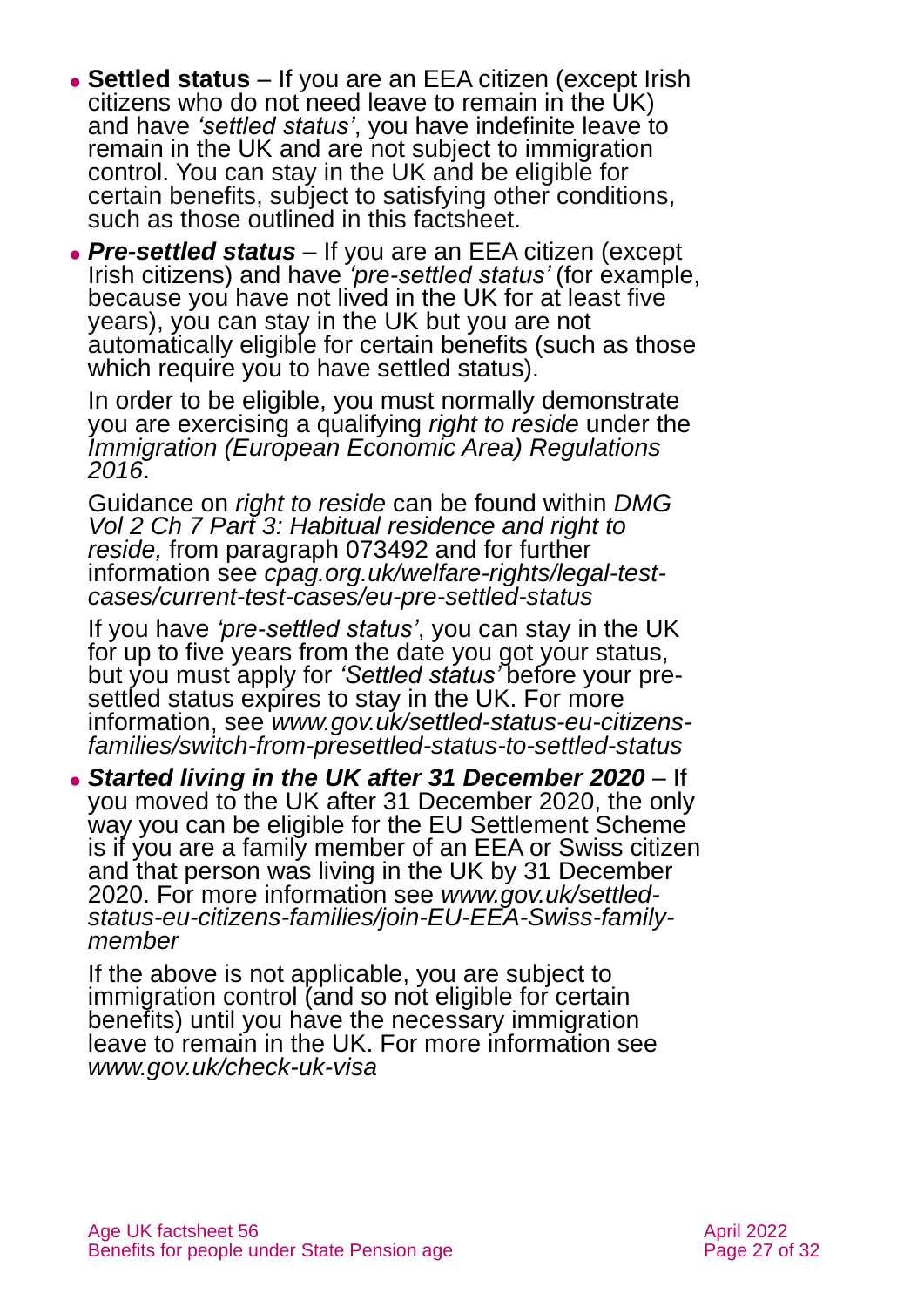# **Useful organisations**

#### <span id="page-27-0"></span>**Carer's Allowance Unit**

[www.gov.uk/carers-allowance-unit](http://www.gov.uk/carers-allowance-unit) Telephone 0800 731 0297

Provides information about Carer's Allowance and how to make a claim.

#### **Carers Trust**

[www.carers.org](http://www.carers.org/) Telephone 0300 772 9600

Offers practical help and assistance to carers.

#### **Carers UK**

[www.carersuk.org](http://www.carersuk.org/) (England) [www.carersuk.org/scotland](http://www.carersuk.org/scotland) (Scotland) [www.carerswales.org](http://www.carerswales.org/) (Wales) Telephone Helpline 0808 808 7777

Information and support for carers, including information about benefits.

#### **Citizens Advice**

England or Wales go to [www.citizensadvice.org.uk](http://www.citizensadvice.org.uk/) Scotland go to [www.cas.org.uk](http://www.cas.org.uk/) In England telephone 0800 144 8848 In Wales telephone 0800 702 2020 In Scotland telephone 0800 028 1456

National network of advice centres offering free, confidential, independent advice, face to face or by telephone.

#### **Disability Benefits Helpline**

[www.gov.uk/disability-benefits-helpline](http://www.gov.uk/disability-benefits-helpline)

DWP helpline providing advice or information about any claim for DLA, PIP or AA claim you have already made:

#### • **Attendance Allowance (AA)** Telephone 0800 731 0122

## • **Disability Living Allowance (DLA)**

If you were born on or before 8 April 1948 Telephone 0800 731 0122 If you were born after 8 April 1948

Telephone 0800 121 4600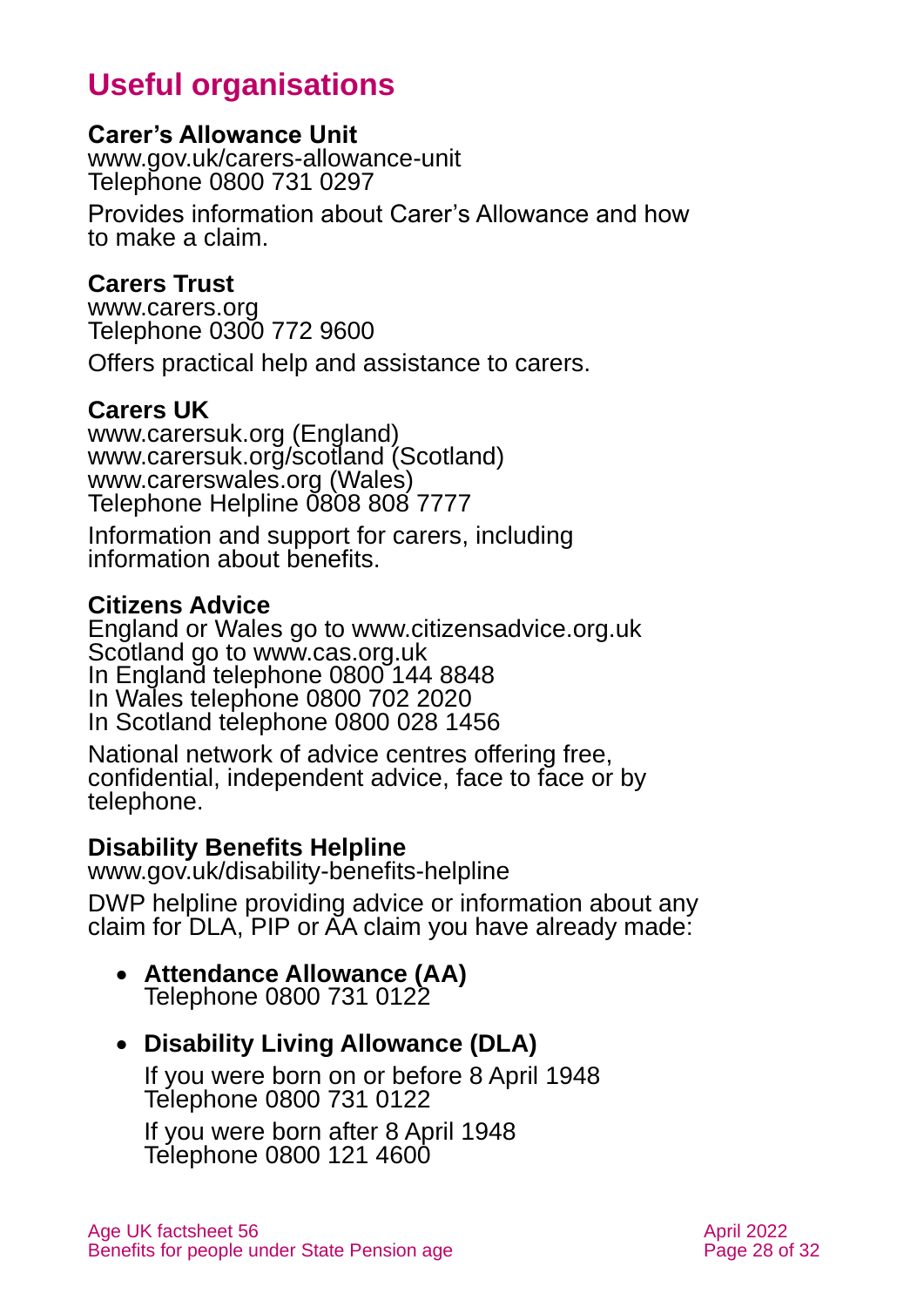• **Personal Independence Payment helpline** Telephone 0800 121 4433

## **Disability Rights UK**

[www.disabilityrightsuk.org](http://www.disabilityrightsuk.org/) Telephone 0330 995 0400

Information and advice about issues affecting disabled people.

#### **Discretionary Assistance Fund for Wales (The)**

<https://gov.wales/discretionary-assistance-fund-daf> E-mail: DAF.Feedback@northgateps.com Telephone 0800 859 5924

Apply for an Individual Assistance Payment (IAP) or Emergency Assistance Payment (EAP).

#### **Gov.uk**

[www.gov.uk](http://www.gov.uk/)

Official website for government information and services. Includes information about State and private pensions.

#### **Jobcentre Plus**

[www.gov.uk/contact-jobcentre-plus](http://www.gov.uk/contact-jobcentre-plus) Telephone 0800 055 6688

Administers most benefit claims for working age people.

#### **Pension Service (The)**

[www.gov.uk/contact-pension-service](http://www.gov.uk/contact-pension-service) Telephone 0800 731 0469 Future Pension Centre 0800 731 0175

Details of state pensions including forecasts and claiming your pension.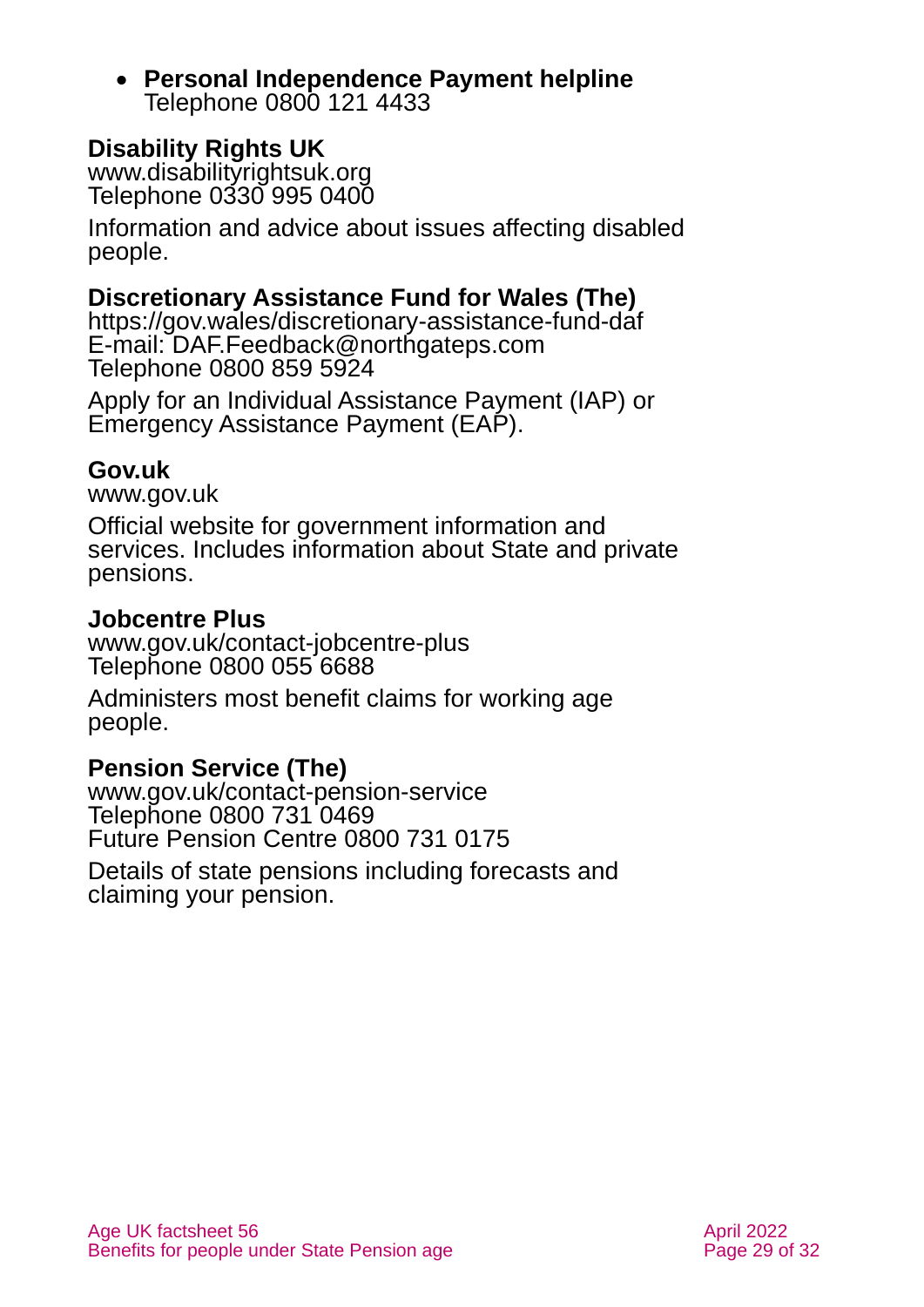## **Settled**

<https://settled.org.uk/en/>

Organisation for EEA citizens wanting advice and support about the EU Settlement Scheme. Contact them by completing a form on their website, or if it is urgent calling between 10am and 5pm, leave a clear message with name and contact details, and someone will get back to you:

07511 214684 (Bulgarian) 07511 214701 (Italian) 07511 214678 (Slovak/Czech)

The numbers below are manned intermittently. Leave a clear message with name and contact details and someone will get back to you:

07511 214711 (French) 07511 214721 (German) 07511 214707 (Polish) 07511 214698 (Romanian) 07511 214716 (Spanish)

## **Tax Credits**

[www.gov.uk/browse/benefits/tax-credits](http://www.gov.uk/browse/benefits/tax-credits)  Telephone 0345 300 3900

Responsible for administering Child Tax Credit and Working Tax Credit.

## **Universal Credit**

Claim [www.gov.uk/apply-universal-credit](http://www.gov.uk/apply-universal-credit) Online account [www.gov.uk/sign-in-universal-credit](http://www.gov.uk/sign-in-universal-credit) Helpline 0800 328 5644

#### **Veterans UK**

[www.gov.uk/government/organisations/veterans-uk](http://www.gov.uk/government/organisations/veterans-uk) Telephone 0808 1914 2 18

Administers the armed forces pension schemes and compensation payments for those injured or bereaved through service.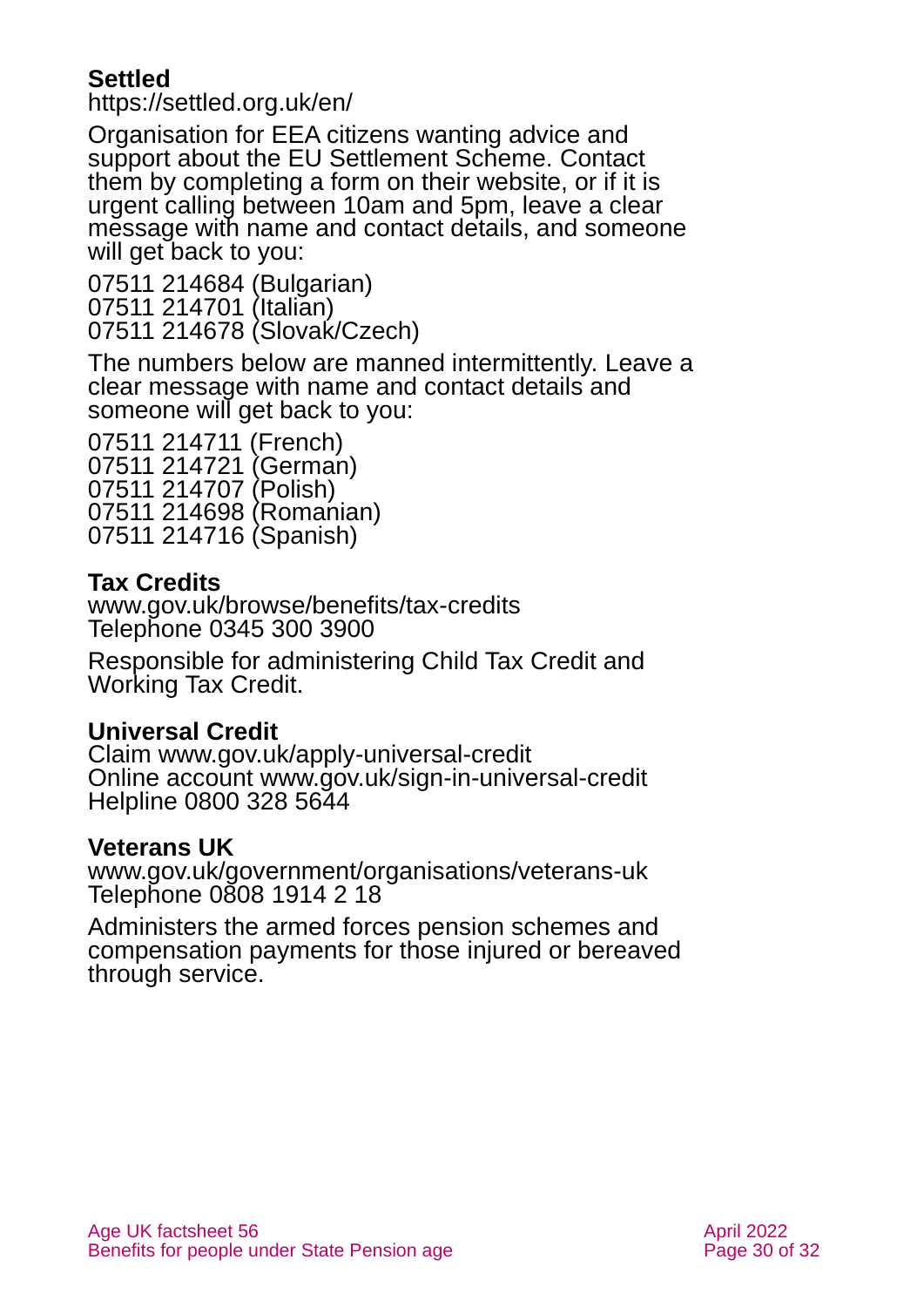# **Age UK**

Age UK provides advice and information for people in later life through our Age UK Advice line, publications and online. Call Age UK Advice to find out whether there is a local Age UK near you, and to order free copies of our information guides and factsheets.

## <span id="page-30-1"></span>**Age UK Advice**

[www.ageuk.org.uk](http://www.ageuk.org.uk/) 0800 169 65 65 Lines are open seven days a week from 8.00am to 7.00pm

## <span id="page-30-4"></span>**In Wales contact**

**Age Cymru Advice**

[www.agecymru.org.uk](http://www.agecymru.org.uk/) 0300 303 4498

## <span id="page-30-0"></span>**In Northern Ireland contact**

**Age NI** [www.ageni.org](http://www.ageni.org/) 0808 808 7575

#### <span id="page-30-3"></span>**In Scotland contact**

<span id="page-30-2"></span>**Age Scotland** [www.agescotland.org.uk](http://www.agescotland.org.uk/) 0800 124 4222

## **Support our work**

We rely on donations from our supporters to provide our guides and factsheets for free. If you would like to help us continue to provide vital services, support, information and advice, please make a donation today by visiting [www.ageuk.org.uk/donate](http://www.ageuk.org.uk/donate) or by calling 0800 169 87 87.